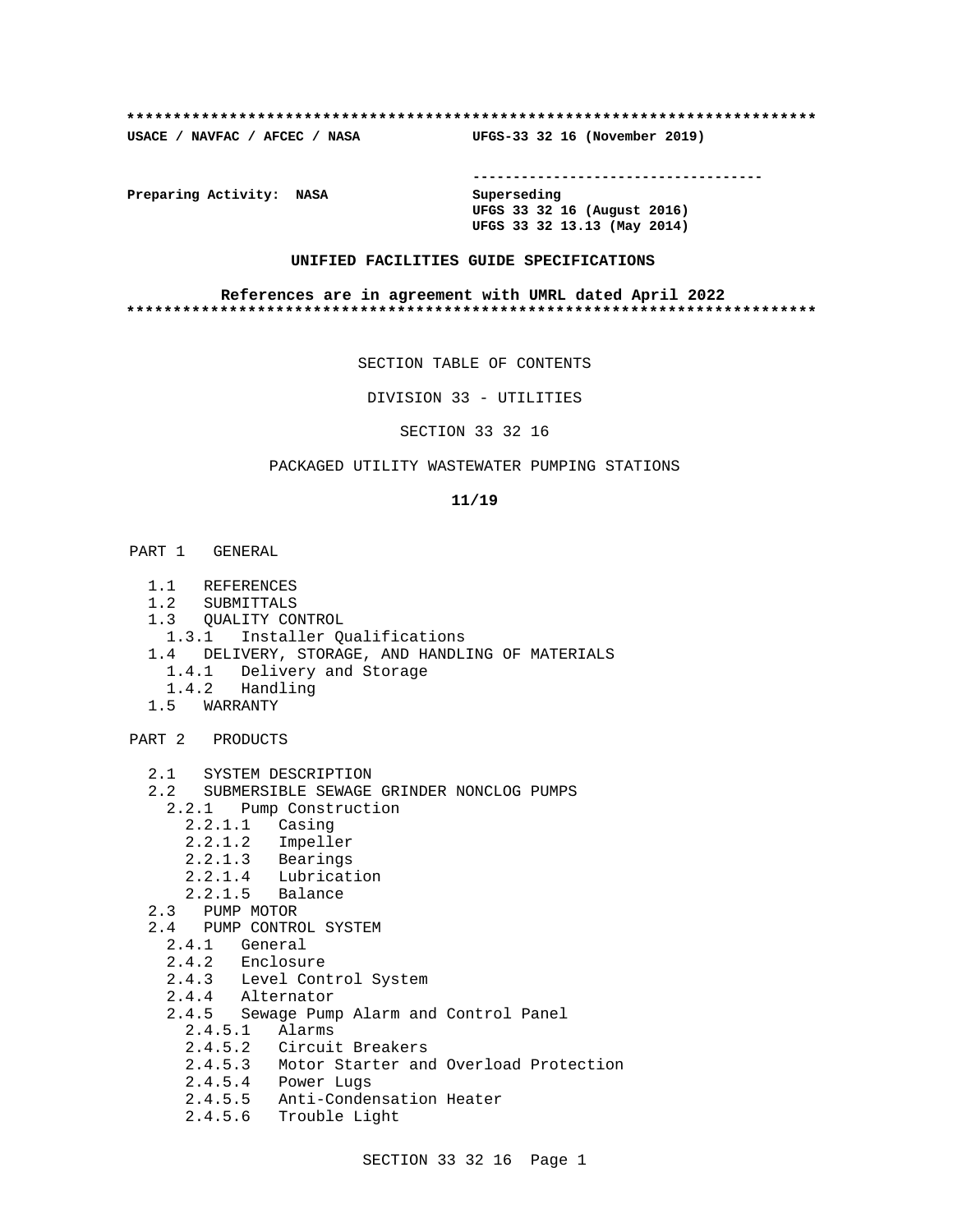- 2.4.5.7 Convenience Outlets
- 2.4.5.8 Connection for Portable Generator
- 2.4.5.9 Additional Requirements
- 2.4.6 Electrical Requirements
- 2.5 WET WELL AND VALVE VAULT
	- 2.5.1 Wet Well and Valve Vault
	- 2.5.1.1 Fiberglass Basins
	- 2.5.1.2 Precast Concrete Structures
	- 2.5.2 Access Hatch Covers
	- 2.5.3 Wet Well Base Material
		- 2.5.3.1 Ventilating Blower
		- 2.5.3.2 Dehumidifier
- 2.6 STATION PIPING
	- 2.6.1 Ductile-Iron Pressure Pipe and Associated Fittings
		- 2.6.1.1 Flanged Pipe
		- 2.6.1.2 Fittings
		- 2.6.1.3 Joints
	- 2.6.2 PVC Plastic Pressure Pipe and Associated Fittings
	- 2.6.2.1 Pipe and Fittings Less Than 100 mm 4 inch Diameter
	- 2.6.3 Insulating Joints
	- 2.6.4 Accessories<br>2.6.5 Flexible Fla
	- Flexible Flanged Coupling
- 2.7 VALVES AND OTHER PIPING ACCESSORIES
	- 2.7.1 Isolation Gate Valves in Valve Vault
		- 2.7.1.1 Valves Larger Than 50mm 2 Inches
		- 2.7.1.2 Valves 50mm 2 Inches and Smaller
	- 2.7.2 Check Valves Less Than 100 mm 4 inch Diameter
	- Check Valves 100 mm 4 inch and Larger Diameter
	- 2.7.4 Identification Tags and Plates
	- 2.7.5 Pipe Support
	- 2.7.6 Miscellaneous Metals
	- 2.7.7 Quick Disconnect System with Hydraulic Sealing Flange and Rail System
	- 2.7.8 Wet Well Vent
- 2.8 EXCAVATION, TRENCHING, AND BACKFILLING
- PART 3 EXECUTION
	- 3.1 INSTALLATION
		- 3.1.1 Equipment Installation
		- 3.1.2 Installation of Ductile-Iron Pressure Pipe and Fittings
		- 3.1.3 Installation of PVC Plastic Pressure Pipe and Fittings
		- 3.1.3.1 Pipe Less than 100 mm 4 Inch Diameter:
		-
		- 3.1.4 Valves 3.1.5 Miscellaneous
	- 3.2 FIELD QUALITY CONTROL
		- 3.2.1 Testing Procedure
		- 3.2.2 Field Representative
	- 3.3 CLOSEOUT ACTIVITIES
		- 3.3.1 Operation and Maintenance
- -- End of Section Table of Contents --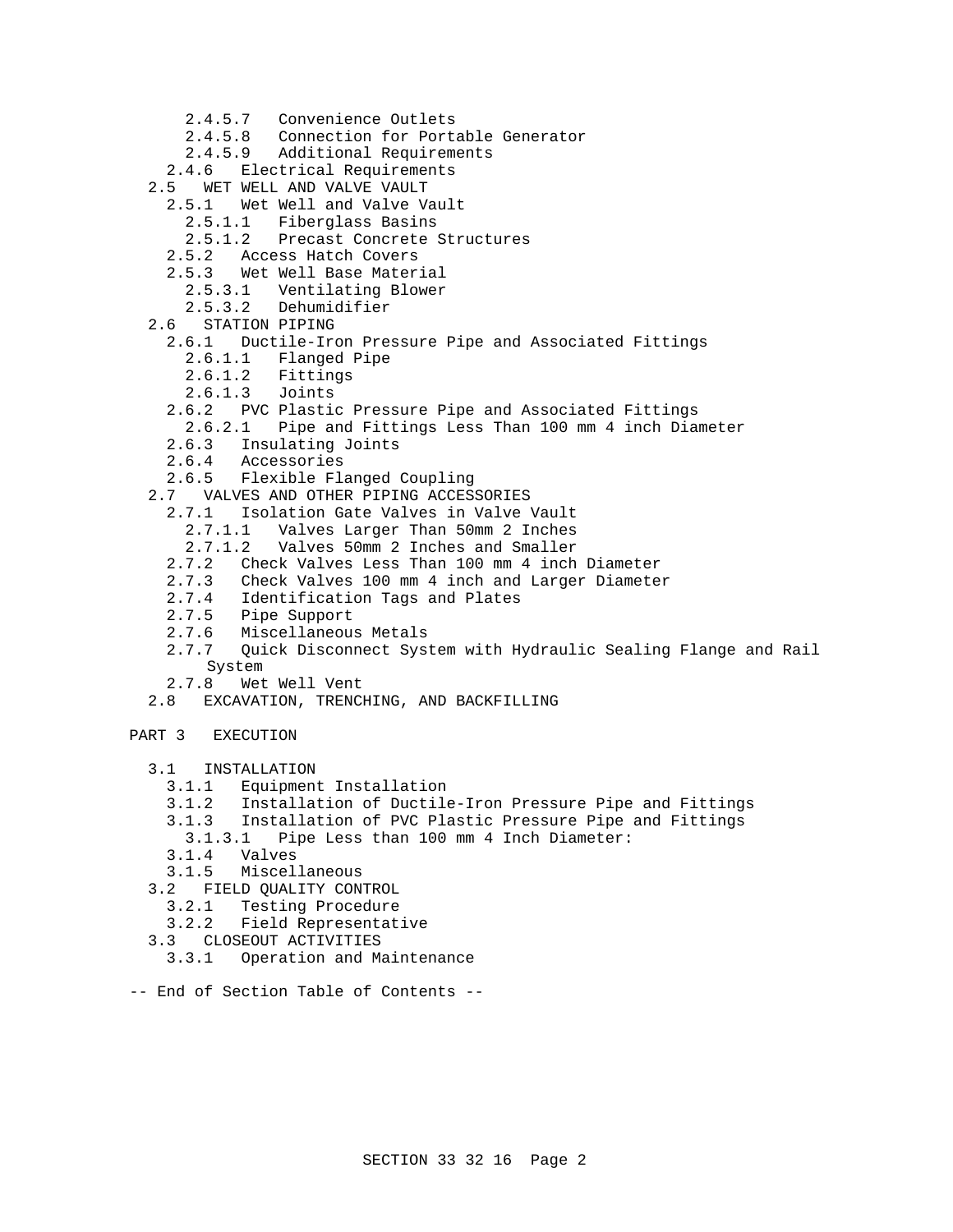USACE / NAVFAC / AFCEC / NASA

--------------------------------------

Preparing Activity: NASA

Superseding UFGS 33 32 16 (August 2016) UFGS 33 32 13.13 (May 2014)

UFGS-33 32 16 (November 2019)

## UNIFIED FACILITIES GUIDE SPECIFICATIONS

References are in agreement with UMRL dated April 2022 

### SECTION 33 32 16

PACKAGED UTILITY WASTEWATER PUMPING STATIONS  $11/19$ 

NOTE: This quide specification covers the requirements for Packaged Submersible Sewage Grinder Nonclog Pump Stations including alarm requirements, station piping, and O&M data packages.

Adhere to UFC 1-300-02 Unified Facilities Guide Specifications (UFGS) Format Standard when editing this guide specification or preparing new project specification sections. Edit this guide specification for project specific requirements by adding, deleting, or revising text. For bracketed items, choose applicable item(s) or insert appropriate information.

Remove information and requirements not required in respective project, whether or not brackets are present.

Comments, suggestions and recommended changes for this guide specification are welcome and should be submitted as a Criteria Change Request (CCR). 

### PART 1 GENERAL

## 1.1 REFERENCES

NOTE: This paragraph is used to list the publications cited in the text of the guide specification. The publications are referred to in the text by basic designation only and listed in this paragraph by organization, designation, date, and title.

Use the Reference Wizard's Check Reference feature when you add a Reference Identifier (RID) outside of the Section's Reference Article to automatically place the reference in the Reference Article. Also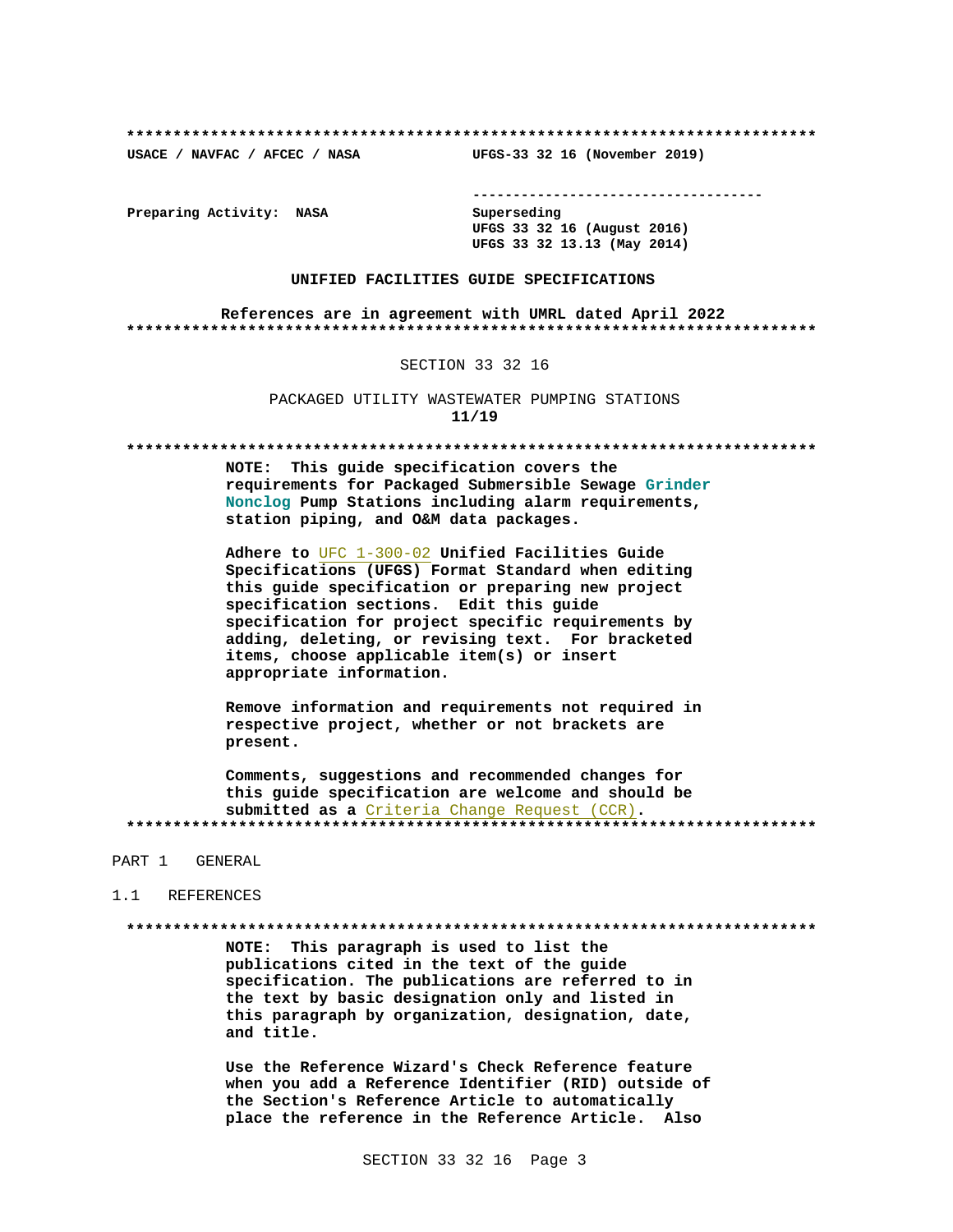**use the Reference Wizard's Check Reference feature to update the issue dates.**

**References not used in the text will automatically be deleted from this section of the project specification when you choose to reconcile references in the publish print process. \*\*\*\*\*\*\*\*\*\*\*\*\*\*\*\*\*\*\*\*\*\*\*\*\*\*\*\*\*\*\*\*\*\*\*\*\*\*\*\*\*\*\*\*\*\*\*\*\*\*\*\*\*\*\*\*\*\*\*\*\*\*\*\*\*\*\*\*\*\*\*\*\*\***

The publications listed below form a part of this specification to the extent referenced. The publications are referred to within the text by the basic designation only.

AMERICAN SOCIETY OF MECHANICAL ENGINEERS (ASME)

| <b>ASME B1.20.1</b> | $(2013; R 2018)$ Pipe Threads, General<br>Purpose (Inch)                       |
|---------------------|--------------------------------------------------------------------------------|
| <b>ASME B16.1</b>   | (2020) Gray Iron Pipe Flanges and Flanged<br>Fittings Classes 25, 125, and 250 |
| <b>ASME B16.3</b>   | (2021) Malleable Iron Threaded Fittings,<br>Classes 150 and 300                |
| <b>ASME B16.11</b>  | (2016) Forged Fittings, Socket-Welding and                                     |

Threaded

# AMERICAN WATER WORKS ASSOCIATION (AWWA)

|           | AWWA C104/A21.4  | (2016) Cement-Mortar Lining for<br>Ductile-Iron Pipe and Fittings for Water         |
|-----------|------------------|-------------------------------------------------------------------------------------|
|           | AWWA C110/A21.10 | (2012) Ductile-Iron and Gray-Iron Fittings<br>for Water                             |
|           | AWWA C111/A21.11 | (2017) Rubber-Gasket Joints for<br>Ductile-Iron Pressure Pipe and Fittings          |
|           | AWWA C115/A21.15 | (2020) Flanged Ductile-Iron Pipe With<br>Ductile-Iron or Gray-Iron Threaded Flanges |
|           | AWWA C151/A21.51 | (2017) Ductile-Iron Pipe, Centrifugally<br>Cast                                     |
| AWWA C500 |                  | (2019) Metal-Seated Gate Valves for Water<br>Supply Service                         |
| AWWA C509 |                  | (2015) Resilient-Seated Gate Valves for<br>Water Supply Service                     |
| AWWA C515 |                  | (2020) Reduced-Wall, Resilient-Seated Gate<br>Valves for Water Supply Service       |
| AWWA C517 |                  | (2009) Resilent-Seated Cast-Iron Eccentric<br>Plug Valves                           |
| AWWA C600 |                  | (2017) Installation of Ductile-Iron Mains<br>and Their Appurtenances                |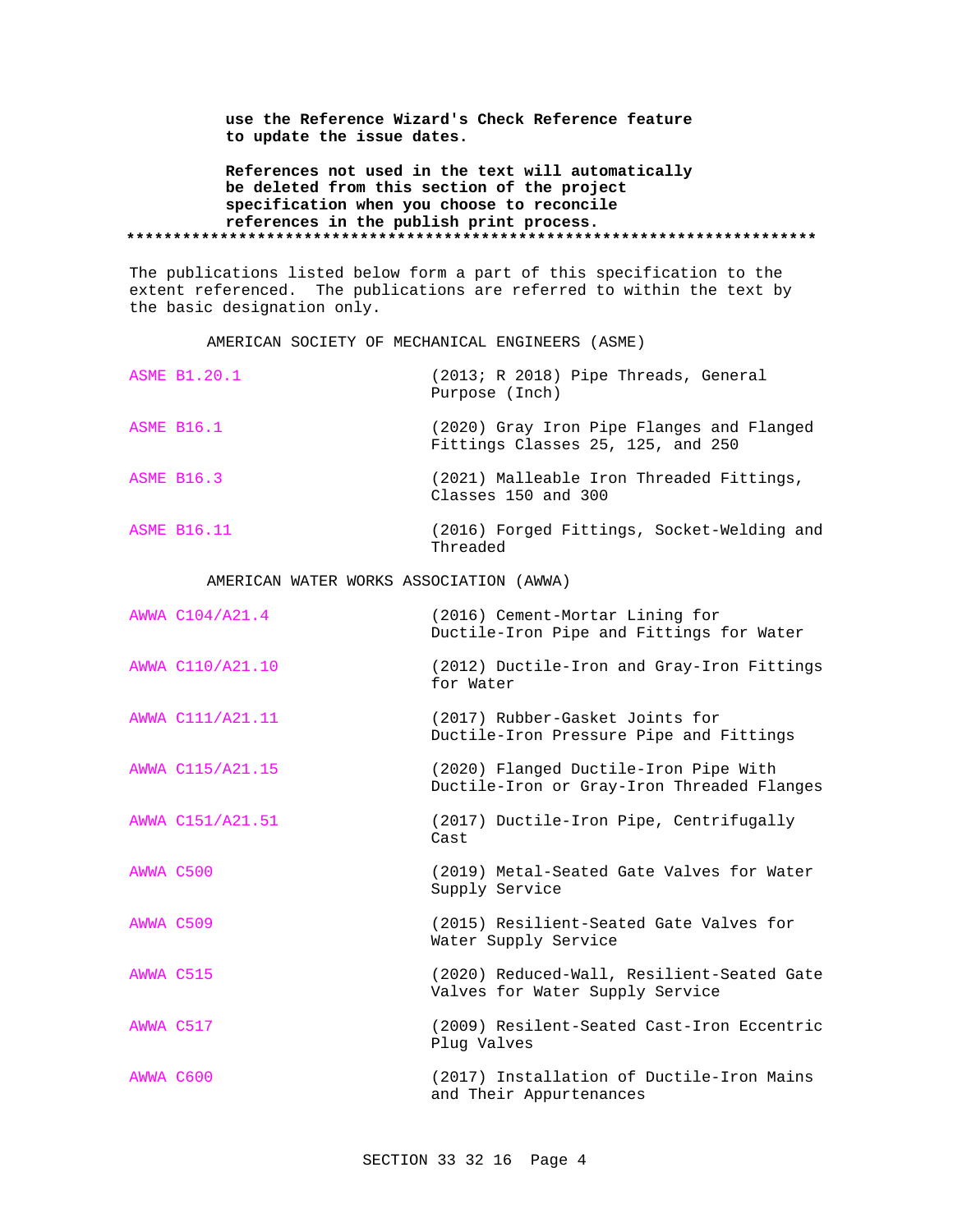| AWWA C605 | (2021) Underground Installation of<br>Polyvinyl Chloride (PVC) and Molecularly<br>Oriented Polyvinyl Chloride (PVCO)<br>Pressure Pipe and Fittings |
|-----------|----------------------------------------------------------------------------------------------------------------------------------------------------|
| AWWA M23  | (2020) Manual: PVC Pipe - Design and<br>Installation - Third Edition                                                                               |

# ASTM INTERNATIONAL (ASTM)

|           | ASTM A48/A48M          | (2003; R 2021) Standard Specification for<br>Gray Iron Castings                                                                             |
|-----------|------------------------|---------------------------------------------------------------------------------------------------------------------------------------------|
|           | ASTM A53/A53M          | (2020) Standard Specification for Pipe,<br>Steel, Black and Hot-Dipped, Zinc-Coated,<br>Welded and Seamless                                 |
| ASTM A126 |                        | (2004; R 2019) Standard Specification for<br>Gray Iron Castings for Valves, Flanges,<br>and Pipe Fittings                                   |
| ASTM A536 |                        | (1984; R 2019; E 2019) Standard<br>Specification for Ductile Iron Castings                                                                  |
|           | <b>ASTM A615/A615M</b> | (2020) Standard Specification for Deformed<br>and Plain Carbon-Steel Bars for Concrete<br>Reinforcement                                     |
| ASTM C443 |                        | (2021) Standard Specification for Joints<br>for Concrete Pipe and Manholes, Using<br>Rubber Gaskets                                         |
|           | ASTM C443M             | (2021) Standard Specification for Joints<br>for Concrete Pipe and Manholes, Using<br>Rubber Gaskets (Metric)                                |
| ASTM C478 |                        | (2018) Standard Specification for Circular<br>Precast Reinforced Concrete Manhole<br>Sections                                               |
|           | ASTM C478M             | (2018) Standard Specification for Precast<br>Reinforced Concrete Manhole Sections<br>(Metric)                                               |
| ASTM C618 |                        | (2019) Standard Specification for Coal Fly<br>Ash and Raw or Calcined Natural Pozzolan<br>for Use in Concrete                               |
|           | <b>ASTM C989/C989M</b> | (2018a) Standard Specification for Slag<br>Cement for Use in Concrete and Mortars                                                           |
| ASTM D883 |                        | (2020a) Standard Terminology Relating to<br>Plastics                                                                                        |
|           | ASTM D1784             | (2020) Standard Specification for Rigid<br>Poly(Vinyl Chloride) (PVC) Compounds and<br>Chlorinated Poly(Vinyl Chloride) (CPVC)<br>Compounds |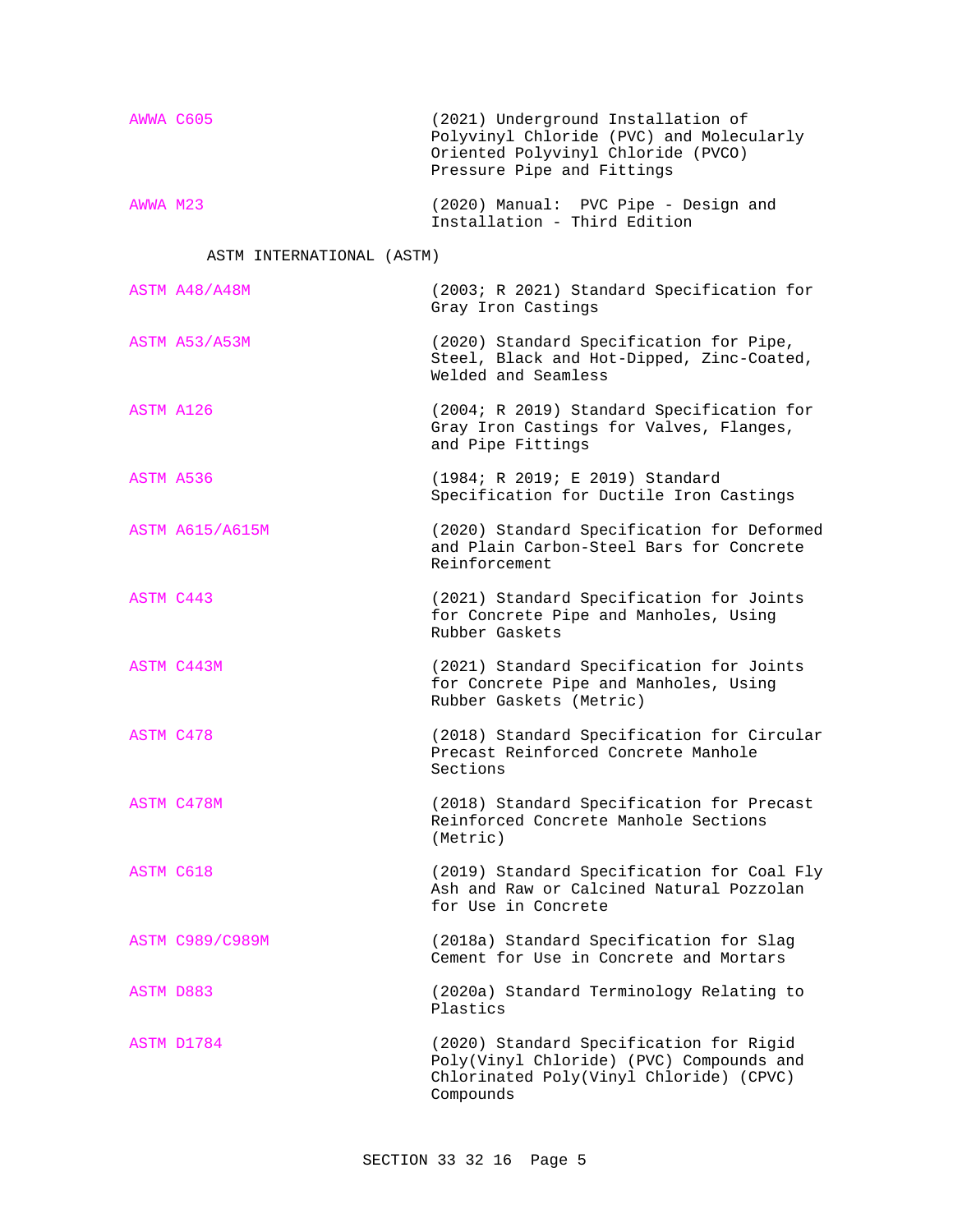| ASTM D1785 |                                             | (2015; E 2018) Standard Specification for<br>Poly(Vinyl Chloride) (PVC), Plastic Pipe,<br>Schedules 40, 80, and 120                                                                  |
|------------|---------------------------------------------|--------------------------------------------------------------------------------------------------------------------------------------------------------------------------------------|
| ASTM D2241 |                                             | (2015) Standard Specification for<br>Poly(Vinyl Chloride) (PVC) Pressure-Rated<br>Pipe (SDR Series)                                                                                  |
| ASTM D2464 |                                             | (2015) Standard Specification for Threaded<br>Poly(Vinyl Chloride) (PVC) Plastic Pipe<br>Fittings, Schedule 80                                                                       |
| ASTM D2466 |                                             | (2017) Standard Specification for<br>Poly(Vinyl Chloride) (PVC) Plastic Pipe<br>Fittings, Schedule 40                                                                                |
| ASTM D2467 |                                             | (2015) Standard Specification for<br>Poly(Vinyl Chloride) (PVC) Plastic Pipe<br>Fittings, Schedule 80                                                                                |
| ASTM D3139 |                                             | (2019) Joints for Plastic Pressure Pipes<br>Using Flexible Elastomeric Seals                                                                                                         |
| ASTM D3753 |                                             | (2019) Glass-Fiber-Reinforced Polyester<br>Manholes and Wetwells                                                                                                                     |
| ASTM F477  |                                             | (2014; R 2021) Standard Specification for<br>Elastomeric Seals (Gaskets) for Joining<br>Plastic Pipe                                                                                 |
|            |                                             | INTERNATIONAL ORGANIZATION FOR STANDARDIZATION (ISO)                                                                                                                                 |
| ISO 1940-1 |                                             | (2003; R 2008) Mechanical Vibration -<br>Balance Quality Requirements for Rotors in<br>a Constant (Rigid) State - Part 1:<br>Specification and Verification of Balance<br>Tolerances |
|            | INDUSTRY (MSS)                              | MANUFACTURERS STANDARDIZATION SOCIETY OF THE VALVE AND FITTINGS                                                                                                                      |
| MSS SP-80  |                                             | (2019) Bronze Gate, Globe, Angle and Check<br>Valves                                                                                                                                 |
|            |                                             | NATIONAL ELECTRICAL MANUFACTURERS ASSOCIATION (NEMA)                                                                                                                                 |
| NEMA MG 1  |                                             | (2016) Motors and Generators - Revision<br>1: 2018; Includes 2021 Updates to Parts<br>0, 1, 7, 12, 30, and 31                                                                        |
|            | NATIONAL FIRE PROTECTION ASSOCIATION (NFPA) |                                                                                                                                                                                      |
| NFPA 70    |                                             | (2020; ERTA 20-1 2020; ERTA 20-2 2020; TIA<br>$20-1;$ TIA $20-2;$ TIA $20-3;$ TIA $20-4)$<br>National Electrical Code                                                                |
|            |                                             |                                                                                                                                                                                      |

NFPA 820 (2016) Standard for Fire Protection in Wastewater Treatment and Collection Facilities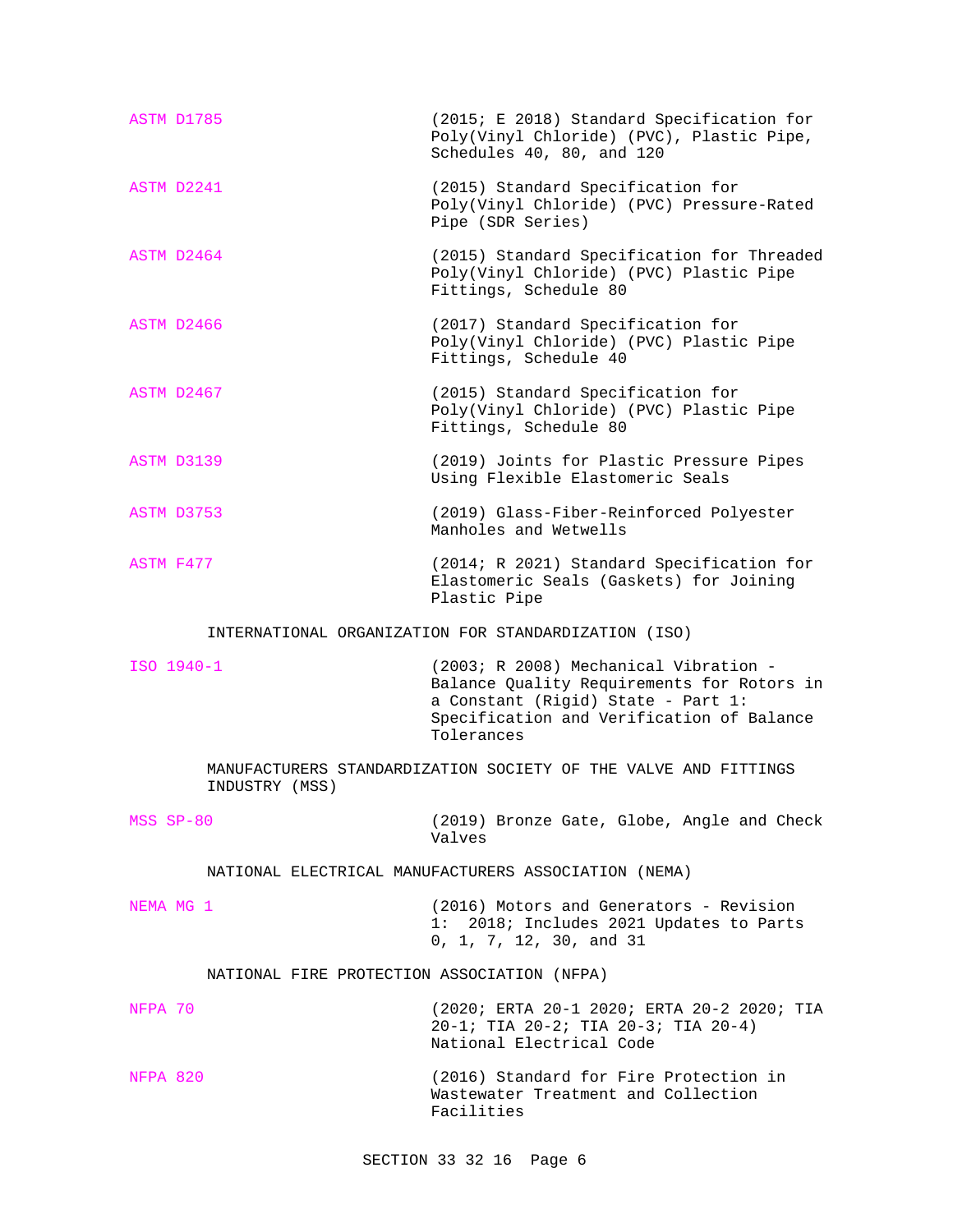UL 67 (2018; Reprint Jul 2020) UL Standard for Safety Panelboards

UL 489 (2016; Rev 2019) UL Standard for Safety Molded-Case Circuit Breakers, Molded-Case Switches and Circuit-Breaker Enclosures

## 1.2 SUBMITTALS

### **\*\*\*\*\*\*\*\*\*\*\*\*\*\*\*\*\*\*\*\*\*\*\*\*\*\*\*\*\*\*\*\*\*\*\*\*\*\*\*\*\*\*\*\*\*\*\*\*\*\*\*\*\*\*\*\*\*\*\*\*\*\*\*\*\*\*\*\*\*\*\*\*\*\***

**NOTE: Review Submittal Description (SD) definitions in Section 01 33 00 SUBMITTAL PROCEDURES and edit the following list, and corresponding submittal items in the text, to reflect only the submittals required for the project. The Guide Specification technical editors have classified those items that require Government approval, due to their complexity or criticality, with a "G." Generally, other submittal items can be reviewed by the Contractor's Quality Control System. Only add a "G" to an item, if the submittal is sufficiently important or complex in context of the project.**

**For Army projects, fill in the empty brackets following the "G" classification, with a code of up to three characters to indicate the approving authority. Codes for Army projects using the Resident Management System (RMS) are: "AE" for Architect-Engineer; "DO" for District Office (Engineering Division or other organization in the District Office); "AO" for Area Office; "RO" for Resident Office; and "PO" for Project Office. Codes following the "G" typically are not used for Navy, Air Force, and NASA projects.**

**Use the "S" classification only in SD-11 Closeout Submittals. The "S" classification indicates submittals required as proof of compliance for sustainability Guiding Principles Validation or Third Party Certification and as described in Section 01 33 00 SUBMITTAL PROCEDURES.**

**Choose the first bracketed item for Navy, Air Force and NASA projects, or choose the second bracketed item for Army projects. \*\*\*\*\*\*\*\*\*\*\*\*\*\*\*\*\*\*\*\*\*\*\*\*\*\*\*\*\*\*\*\*\*\*\*\*\*\*\*\*\*\*\*\*\*\*\*\*\*\*\*\*\*\*\*\*\*\*\*\*\*\*\*\*\*\*\*\*\*\*\*\*\*\***

Government approval is required for submittals with a "G" or "S" classification. Submittals not having a "G" or "S" classification are [for Contractor Quality Control approval.][for information only. When used, a code following the "G" classification identifies the office that will review the submittal for the Government.] Submit the following in accordance with Section 01 33 00 SUBMITTAL PROCEDURES:

SD-02 Shop Drawings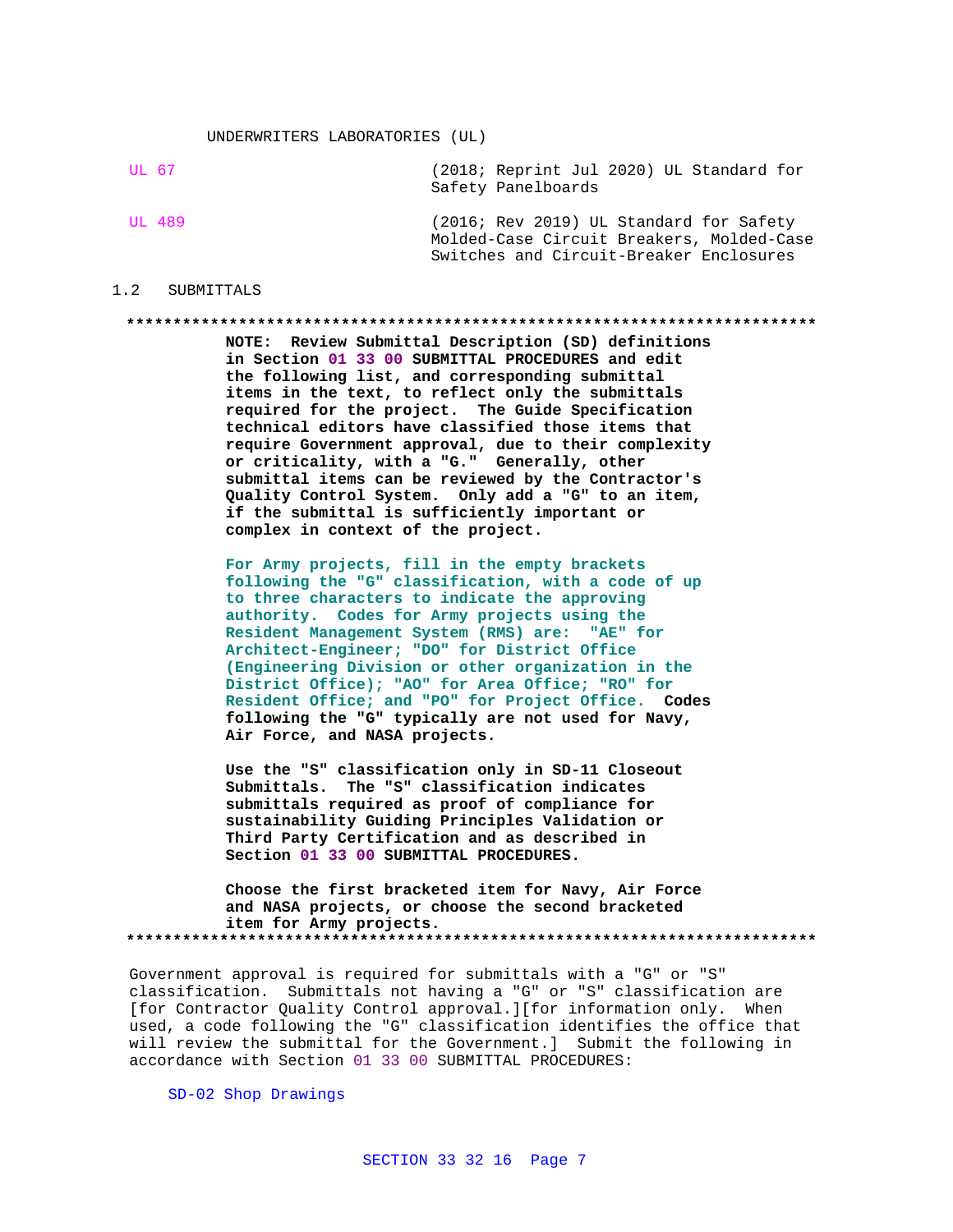```
Fabrication Drawings
         Erection/Installation Drawings
     SD-03 Product Data
          Submersible Sewage Grindernonclog Pumps; G [, [_____]]
         Pump Performance Curve; G [, [____]]
         Pump Motor; G [, [_____]]
         Pump Control System; G [, [_____]]
         Wet Well and Valve Vault; G [, [____]]
         Flexible Flanged Coupling; G [, [____]]
         Station Piping and fittings; G [, [____]]
         Valves; G [, [_____]]
         Spare Parts Data; G [, [____]]
         Access Hatch Covers
     SD-05 Design Data
         Buoyancy Calculations; G [, [_____]]
     SD-06 Test Reports
         Pump Test[; G[, [____]]]
[ Pressure Sensor Test[; G[, [____]]]
][ Float Test[; G[, [____]]]
] SD-07 Certificates
         Submersible Sewage Grindernonclog Pumps; G [, [_____]]
         Recycled Material Content[; G[, [____]]]
         Manhole Chamber[; G[, [___]]]
         Access Hatch Covers
         Gate Valves[; G[, [____]]]
         Check Valves[; G[, [____]]]
         Blowers[; G[, [____]]]
         Dehumidifier[; G[, [___]]]
         Pump Motor[; G[, [____]]]
```
SD-08 Manufacturer's Instructions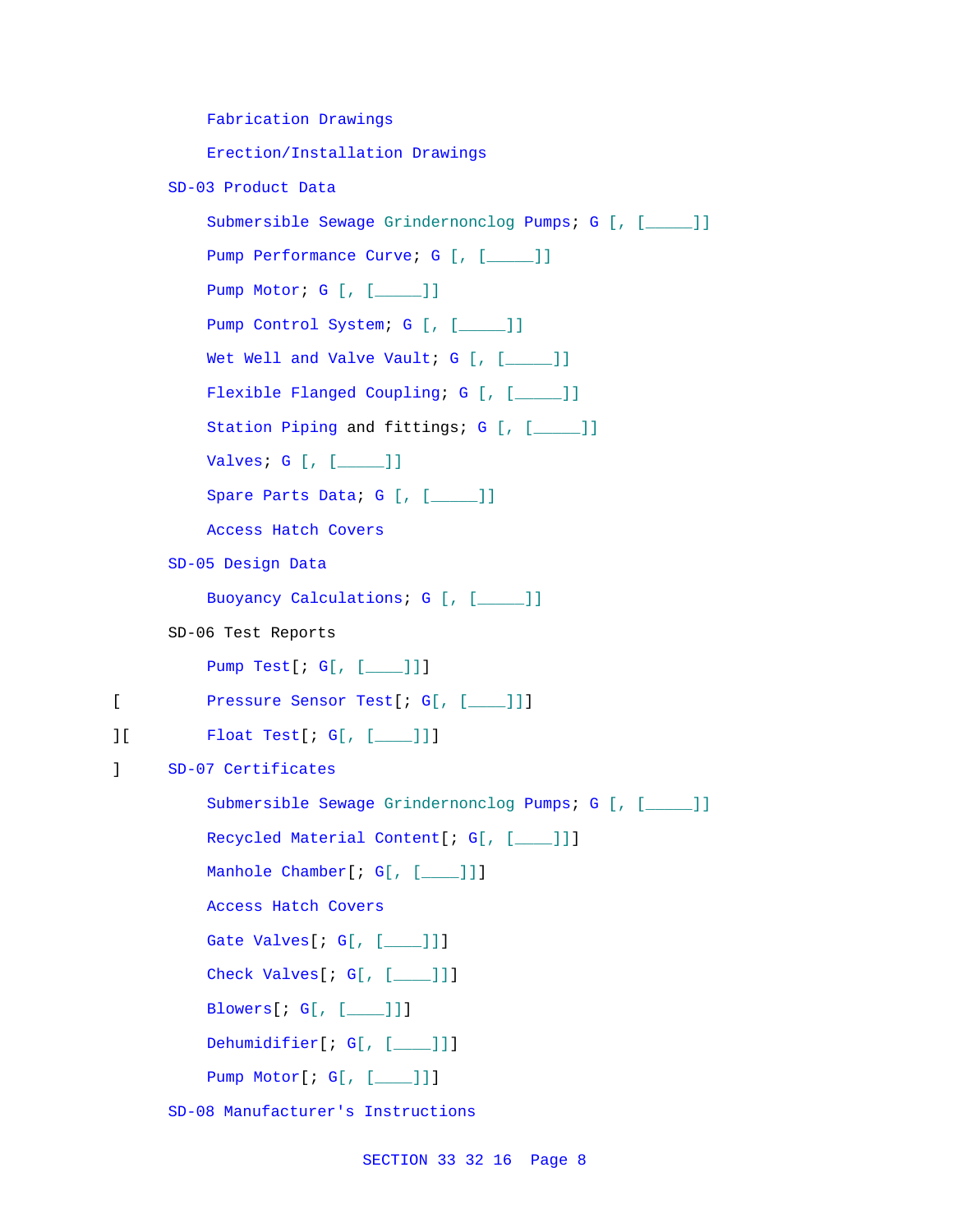Manhole Chamber[; G[, [ ]]] Access Hatch Covers Pump Control System[; G[, [\_\_\_\_]]] Gate Valves[; G[, [ ]]] Check Valves[; G[, [\_\_\_\_]]] Blowers[; G[, [\_\_\_\_]]] Dehumidifier[; G[, [ \_\_\_\_]]] Pump Motor[; G[, [\_\_\_\_]]] Special Tools[; G[, [\_\_\_\_]]] Posted Instructions[; G[, [\_\_\_]]] SD-10 Operation and Maintenance Data

Operation And Maintenance Manuals

SD-11 Closeout Submittals

Warranty[ $; G[, [-1, 1]]$ ]

# 1.3 QUALITY CONTROL

1.3.1 Installer Qualifications

Provide manufacturer's authorized pump representative who is trained and approved for installation of pumps and packaged pump station required for this project.

- 1.4 DELIVERY, STORAGE, AND HANDLING OF MATERIALS
- 1.4.1 Delivery and Storage

Inspect materials delivered to site for damage. Unload and store with minimum handling. Store materials in enclosures or under protective covering. Rubber gaskets which are not to be installed immediately must be stored under cover, out of direct sunlight. Do not store materials directly on the ground. Keep interior of pipes, valves and fittings free of dirt and debris.

# 1.4.2 Handling

Handle pipe, fittings, valves, and other accessories in such manner as to ensure delivery to the trench in sound, undamaged condition. Avoid injury to coatings and linings on pipe and fittings; make repairs if coatings or linings are damaged. Carry pipe to the trench; do not drag it. Do not use any device or fitting inserted into (such as loader forks) or attached to (such as chain hooks) the bell or spigot ends of the pipe to transport pipe. Handle ductile iron pipe, fittings, and accessories in accordance with AWWA C600. Handle PVC pipe, fittings, and accessories in accordance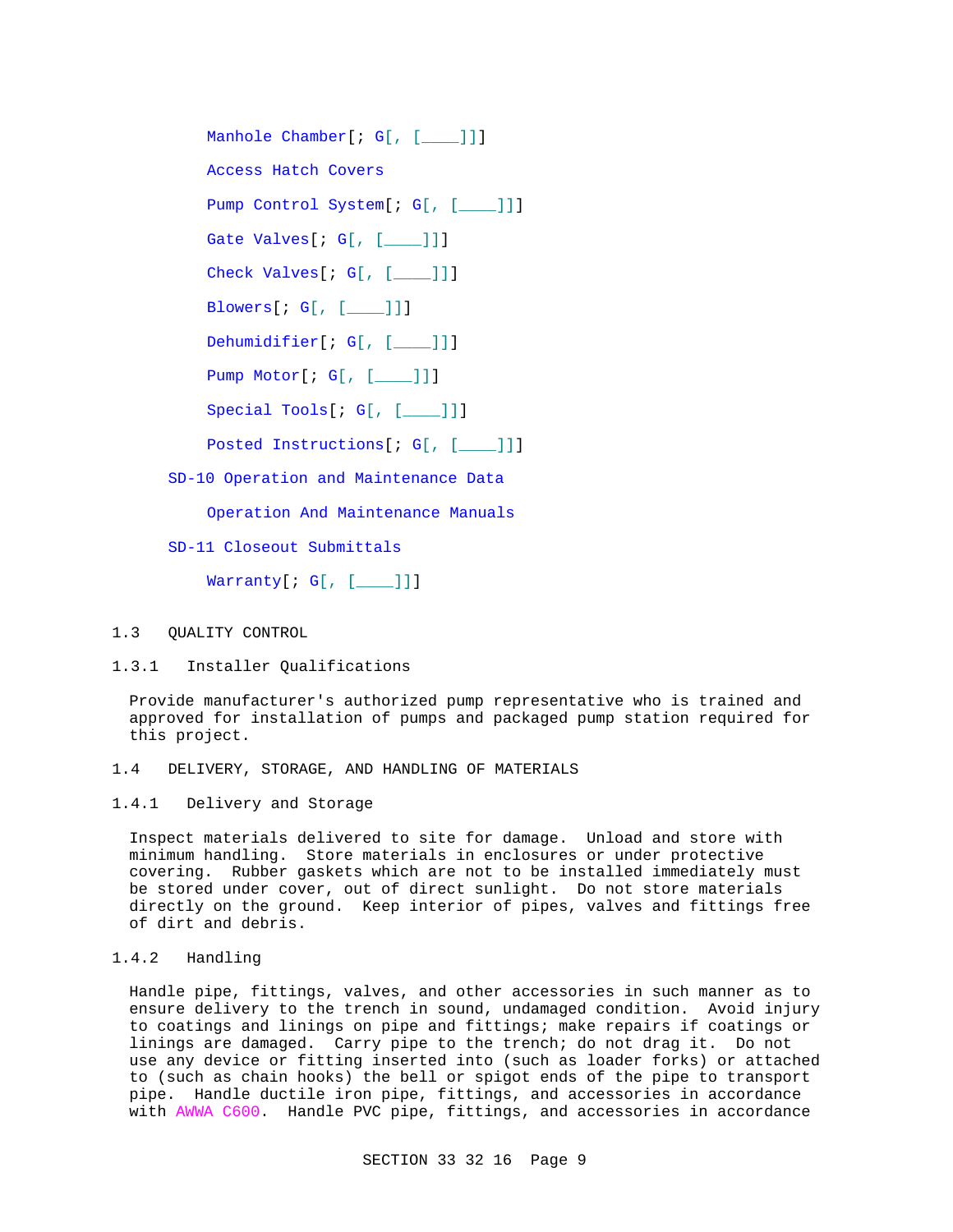### with AWWA C605.

# 1.5 WARRANTY

# **\*\*\*\*\*\*\*\*\*\*\*\*\*\*\*\*\*\*\*\*\*\*\*\*\*\*\*\*\*\*\*\*\*\*\*\*\*\*\*\*\*\*\*\*\*\*\*\*\*\*\*\*\*\*\*\*\*\*\*\*\*\*\*\*\*\*\*\*\*\*\*\*\*\***

# **NOTE: Typical warranty of pumps, controls, wet well basin and accessories is for one year. Consider extended warranty for pump stations utilized in critical mission facilities and for pump stations with flow rates greater than 300 gpm. \*\*\*\*\*\*\*\*\*\*\*\*\*\*\*\*\*\*\*\*\*\*\*\*\*\*\*\*\*\*\*\*\*\*\*\*\*\*\*\*\*\*\*\*\*\*\*\*\*\*\*\*\*\*\*\*\*\*\*\*\*\*\*\*\*\*\*\*\*\*\*\*\*\***

Provide manufacturer's standard warranty for a minimum of one year for package pump station including pumps, valves, controls, wet well basin and accessories.

# PART 2 PRODUCTS

## 2.1 SYSTEM DESCRIPTION

Provide a complete packaged sewage pump station with submersible grinder nonclog pumps including equipment and materials, installed and ready for operation. The pump supplier furnishes the controls, pumps and rail system to ensure unit integrity.

Submit fabrication drawings before installation. Submit drawings covering necessary or recommended changes to accommodate the equipment offered. Show on the drawings the design of the chamber, with dimensions, types, and thicknesses of materials, and elevation levels with reference to those elevations indicated.

Submit erection/installation drawings for the manhole chamber with the required equipment and accessories. Provide precast reinforced concrete manhole sections conforming to ASTM C478MASTM C478. Show the design of the chamber, with dimensions, types, and thicknesses of materials, and elevation levels with reference to those elevations indicated.

# 2.2 SUBMERSIBLE SEWAGE GRINDER NONCLOG PUMPS

Provide submersible sewage nonclog pumps with grinder units as indicated. Provide UL listed pumps for explosion proof Class 1, Division 1, Groups C and D hazardous locations. Provide submersible, centrifugal sewage pumps and grinder units capable of grinding the materials found in normal domestic sewage, including plastics, rubber, sanitary napkins, disposable diapers, animal hair and wooden articles into a finely ground slurry with particle dimensions no greater than  $[6][$  mm  $[1/4][$  1 nonclogging type with passageways designed to pass 75 mm 3 inch diameter spheres without clogging. Provide pump capacity, number of pumps and motor characteristics as indicated on the drawings. Select pumps to continuously operate in a submerged or partially submerged condition.

# 2.2.1 Pump Construction

# 2.2.1.1 Casing

Provide hard, close-grained cast iron casing or steel that is free from blow holes, porosity, hard spots, shrinkage defects, cracks, and other injurious defects. Provide casings permitting replacement of wearing parts. Ensure all joints are gasketed to prevent leakage. Ensure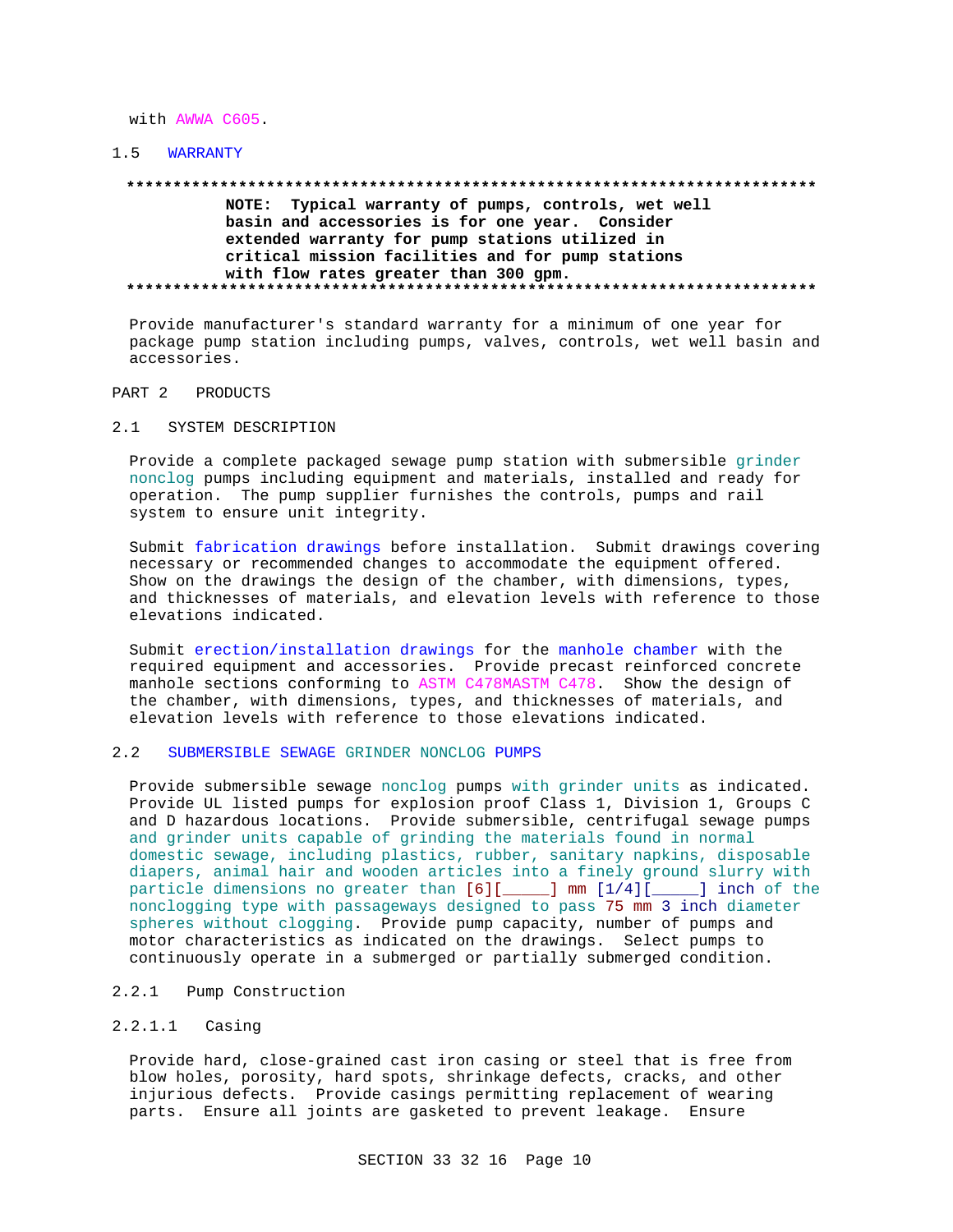passageways permit smooth flow of sewage and are free of sharp turns and projections. Use free standing pump support legs of cast-iron providing enough clearance for the solids to get into the grinder.

### $2.2.1.2$ Impeller

Provide a [stainless steel] [bronze] [\_\_\_\_] impeller for the grinder pump with stainless steel cutter, grinder, or slicer assembly. Provide nonclogging type cast-iron impeller, conforming to ASTM A48/A48M, Class 30, for a submersible nonclog pump. Ensure the impeller has a smooth surface and allows free flowing with the clearance to permit objects in the sewage to pass. Fit and key, spline, or thread impeller on shaft, and lock in such manner that lateral movement is prevented and reverse rotation will not cause loosening.

### $2.2.1.3$ Bearings

# NOTE: Specify sealed bearings on motors. Properly installed sealed bearings with warranty for minimal maintenance requirements.

Provide heavy duty ball thrust bearing or roller type bearing sized to withstand imposed loads. Oil lubricate bearings.

### $2.2.1.4$ Lubrication

Provide [grease type lubrication with fittings for a grease gun and, if not easily accessible, with grease tubing extending to convenient locations. I [the pump manufacturer's standard type grease fittings. ] [self lubricating, permanently sealed bearings.]

#### $2.2.1.5$ Balance

Balance rotating parts of the equipment mechanically and hydraulically to operate throughout the required range without excessive end thrust, vibration, and noise. Conform allowable vibration limits with ISO 1940-1, Table 1. Existence of defects that cannot be eliminated by adjustment will be sufficient cause for rejection of the equipment.

#### $2.3$ PUMP MOTOR

Provide hermetically sealed electric motors with moisture and temperature-sensing probes in the wet well NEMA MG 1, [\_\_\_\_] RPM, [\_\_  $\blacksquare$ volt, [\_\_\_\_\_] phase, and [\_\_\_\_\_] Hz cycle for submersible pumps. Motor horsepower must not be less than pump horsepower at any point on the pump performance curve. Fit motors with lifting "eyes" capable of supporting entire weight of pump and motor. Seal the power cable inside the motor end bell. Provide a waterproof power cable for its full length. Motors shall be UL listed for explosion proof Class 1, Division 1, Groups C and D. Air filled motors are not acceptable. Oil used must be able to be disposed as non-hazardous waste.

# 2.4 PUMP CONTROL SYSTEM

### $2.4.1$ General

Provide an automatic type pump operating control including all necessary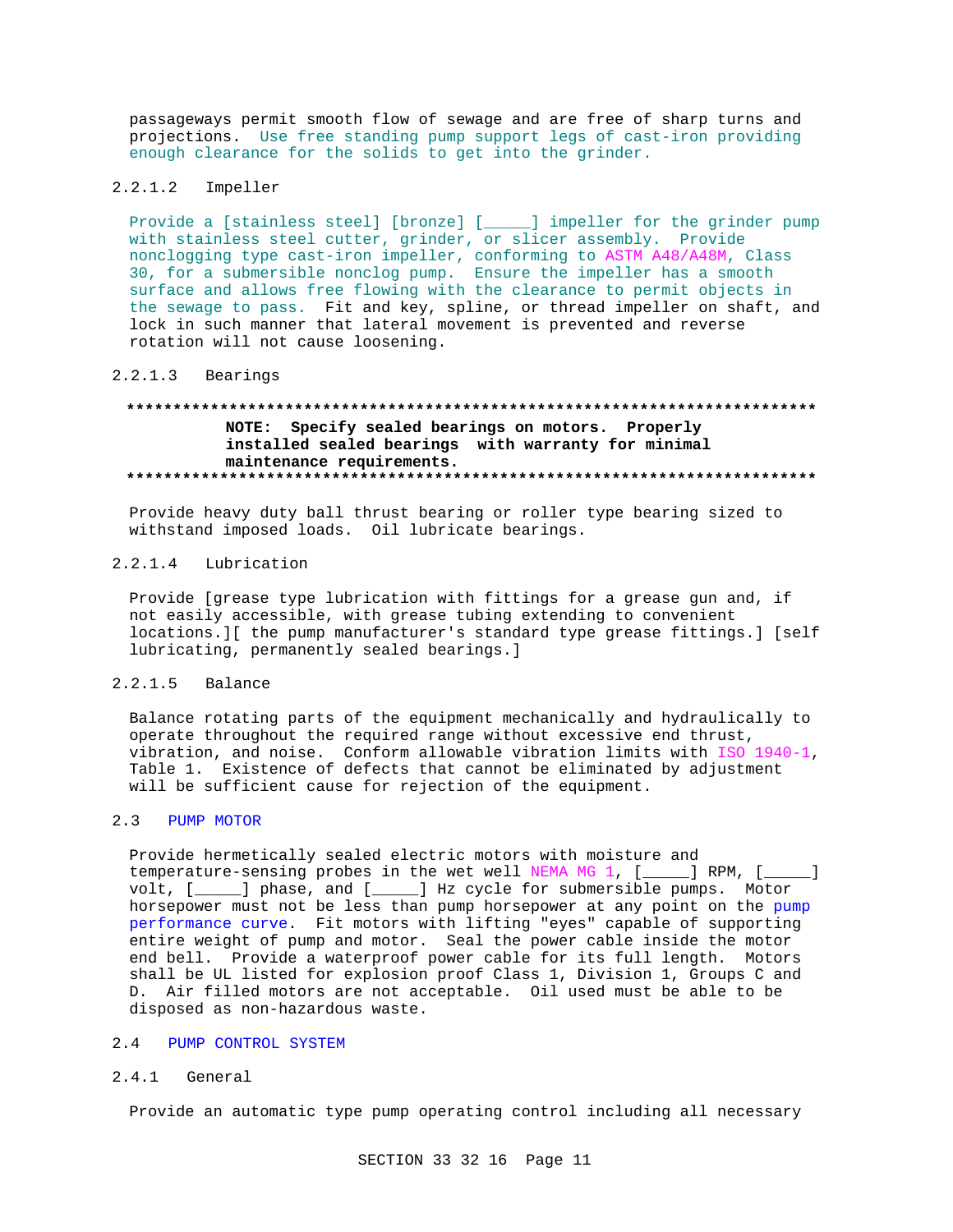components to function reliably. Mount controls in a NEMA [3R][\_\_\_\_\_] rated [stainless steel][\_\_\_\_\_] control panel. Ensure equipment subject to contact with sewage or sewage gases is corrosion-resistant metal. Provide an electronic controller that automatically activates and alternates the pump operation. If the liquid level continues to rise to the plans-specified level, the controller engages both pumps to operate simultaneously until both shut off at the specified low level. Provide hand-off-auto switches to choose the mode of operation for each pump. Provide controls with a 12 VDC powered float switch connected to the alarm contact of the battery charger to activate high-level alarms.

Protect pumping stations from lightning and transient voltage surges and equip with phase protection.

Provide the station with a three-wire, 4-pole (grounding) receptacle for a portable generator in case there is an external power outage.

Design the control system to operate pumps at the power characteristics as shown on the plans. Ensure all controls and wiring meet or exceed the requirements of NFPA 70.

For pumps specified as explosion proof, have pump power and control installation meets NEC requirements for Class 1, Division 1, Group D Hazardous Location, including intrinsically safe controls. Provide components that are UL listed or FM approved.

Require the control function to provide for the operation of the pumps under normal conditions and alternates the pumps on each pump down cycle.

In the event the incoming flow exceeds the pumping capacity of the lead pump, the offline pumps automatically start to handle the increased flow. As the flow decreases, the pumps cut off at the elevations set on the controller.

# 2.4.2 Enclosure

Provide a NEMA 3R rated enclosure manufactured from stainless steel. [The enclosure is a wall mount type suitable for mounting on strut or channel with a minimum depth sized to adequately house all the components. ]Provide a rubber composition door gasket and assures a positive weatherproof seal. Provide a door that opens a minimum of 180 degrees and is equipped with a 3-point latch and padlockable handle.

Provide a dead front mounted in the panel to provide protection of personnel from live internal wiring. Install cutouts for breaker handles to allow operation of breakers without entering the compartment.

Mount all control switches, indicator pilot lights, elapsed time meters, duplex receptacle and other operational devices on the external surface of the dead front.

Ensure the dead front opens a minimum of 150 degrees to allow access to equipment for maintenance.

[Manufacture the back plate from 2.78 mm 12-gauge (minimum) steel and finished with a primer coat and two (2) coats of baked on white enamel. ]Mount all hardware to the subpanel with machine thread tapped holes. Sheet metal screws are not acceptable. Permanently identify all devices to match the schematic diagram.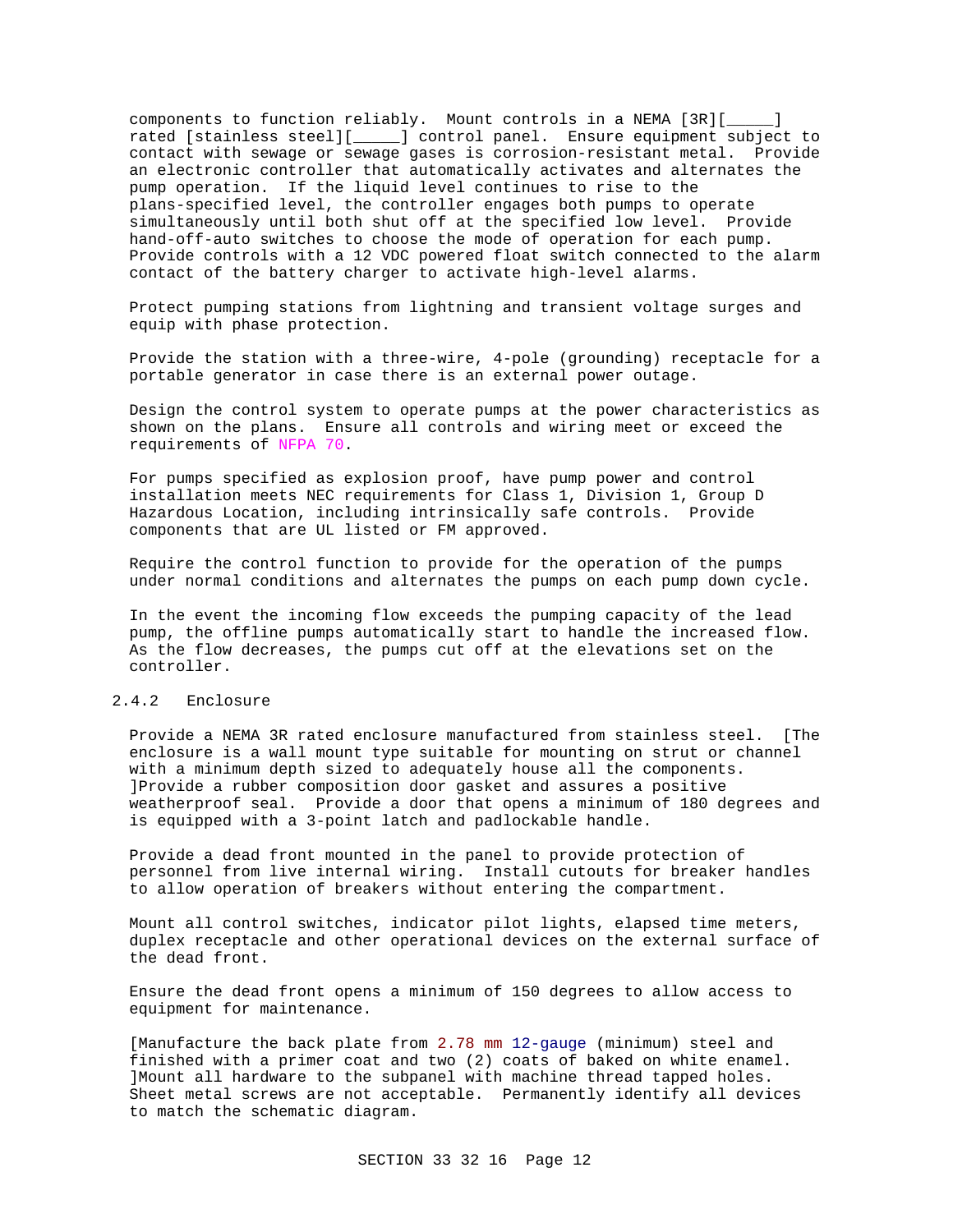Provide an enclosure ventilator located near the top of the enclosure on the opposite side of the generator receptacle. Provide a rain and vermin proof ventilator and made of fire retardant thermoplastic material.

# 2.4.3 Level Control System

# **\*\*\*\*\*\*\*\*\*\*\*\*\*\*\*\*\*\*\*\*\*\*\*\*\*\*\*\*\*\*\*\*\*\*\*\*\*\*\*\*\*\*\*\*\*\*\*\*\*\*\*\*\*\*\*\*\*\*\*\*\*\*\*\*\*\*\*\*\*\*\*\*\*\* NOTE: Select either the mercury-free float switch or the submersible pressure level sensor level control system. \*\*\*\*\*\*\*\*\*\*\*\*\*\*\*\*\*\*\*\*\*\*\*\*\*\*\*\*\*\*\*\*\*\*\*\*\*\*\*\*\*\*\*\*\*\*\*\*\*\*\*\*\*\*\*\*\*\*\*\*\*\*\*\*\*\*\*\*\*\*\*\*\*\***

[ Provide a sealed, mercury-free float switch control system to sense variations of sewage level in the wet well.

Use a direct acting float switch consisting of a normally-open mercury switch enclosed in a float. Use float molded of rigid high-density polyurethane foam, color-coded and coated with a durable, water and corrosion-resistant jacket of clear urethane.

Provide stainless steel float brackets in accordance with manufacturer's recommendations.

Mount floats at fixed elevations as shown on the drawings.

Use floats designed to tilt and operate their switches causing sequential turn-on turn-off of the pump, when the liquid level being sensed rises or falls past the float.

Float switches must be intrinsically safe relays. Provide an intrinsically safe barrier relay between the wet well and the control panel.

- ][Provide the pump station with a submersible pressure type level sensor and an electronic pump controller. Sense levels by a 24 DVC, 1 percent submersible pressure transmitter provided by controller manufacturer. Construct the system as follows:
	- a. The pressure type level sensor is a submersible type, suspended on its cable.
	- b. Install the sensor per manufacturer's instructions for wet well installations, including any recommended mounting accessories.
	- c. The level sensor is as follows:
		- (1) Select the sensor range based on the wet well depth.
		- (2) The sensor output is 4-20mA proportional to water level, 2-wire type.
		- (3) Construct all exposed parts of [316 Stainless Steel][\_\_\_\_\_].
		- (4) Fill the sensor with Silicon Oil.
		- (5) Power the Sensor by 24 VDC output from electronic pump controller.
	- d. Mount the electronic pump controller in the starter panel enclosure,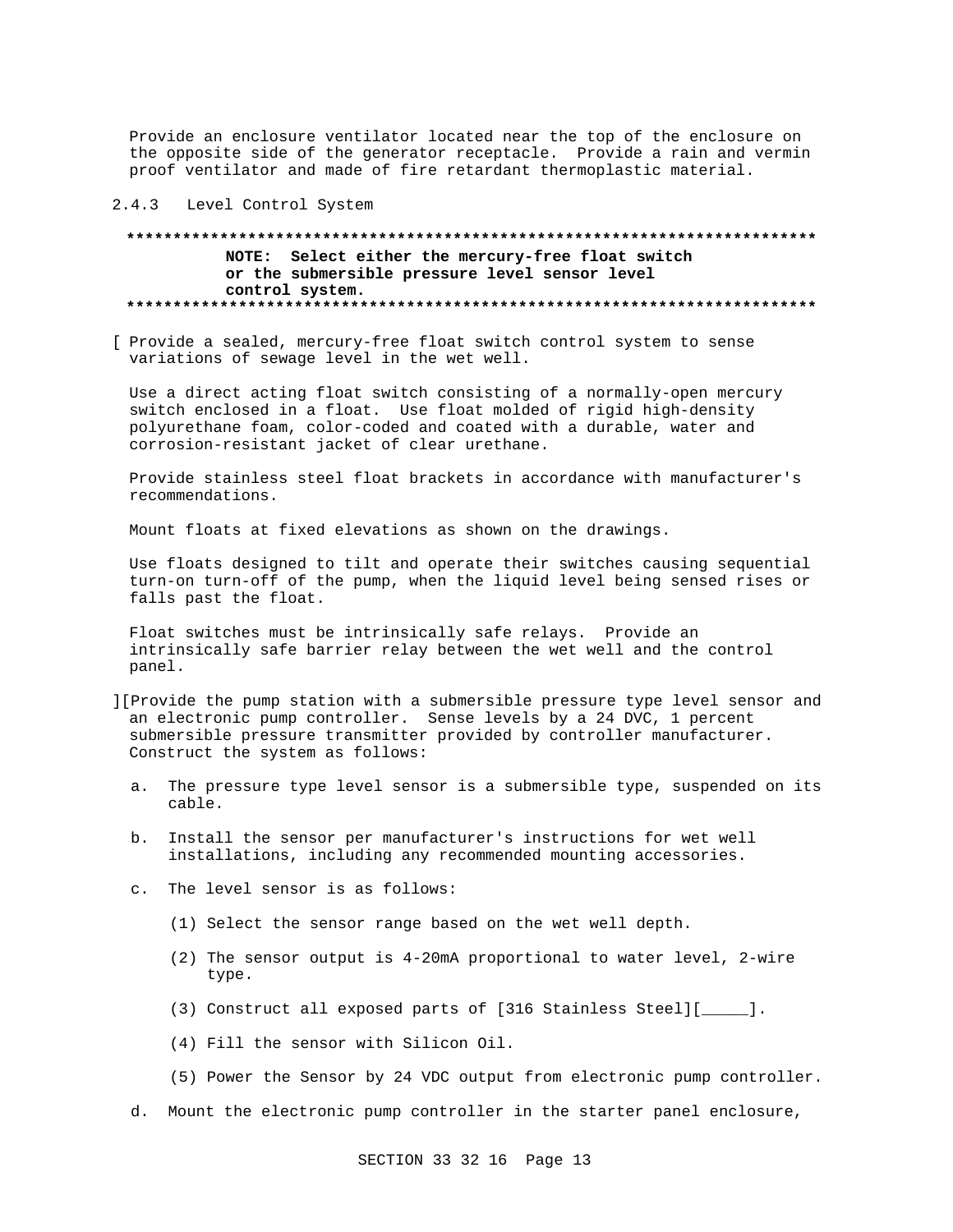and be visible from the front of the swing-out panel, with the enclosure door opened. The electronic pump controller is as follows:

- (1) Accept a 4-20 mA, 2 wire level signal, and indicate the wet well level digitally in direct engineering units (meters) (feet).
- (2) Provide pump control outputs, with independent adjustment for each pump starting and stopping setpoint. Indicate each level setpoint digitally in direct engineering units.
- (3) Power to the unit is 120 VAC.
- (4) Equip controller with hand/off/auto (H.O.A.) switches and pump on indicating lights (one each per pump).
- ] Provide an intrinsically safe barrier relay between the wet well and the control panel.

#### $2, 4, 4$ Alternator

# NOTE: For the lag pump, incorporate time delay function and devices in the alternator controls such that both sewage pumps cannot be started simultaneously for an adjustable period of 10 to 120 seconds after shutdown.

Provide an alternator control switch to operate in connection with each float. Use an alternator control switch to alternate the operation of the pumps and operate both pumps if the water level rises above the second high water level. Incorporate time delay function and devices in the alternator controls such that both sewage pumps cannot be started simultaneously for an adjustable period of 10 to 120 seconds after shutdown. Use the delay function designed to operate in any condition of start-up in either normal or emergency operational mode.

 $2.4.5$ Sewage Pump Alarm and Control Panel

Enclose alarm panel in NEMA [4X] [3R] enclosure and with a flashing red light that is visible from 15 m 50 feet away, with long life bulb in guarded enclosure and 150 mm 6 inch diameter horn. Use horns capable of emitting 120 DB at 3 meters 10 feet. Power alarm horn and light from 12V DC power supply with battery backup. Provide a rechargeable battery rated to power both the horn and light for a minimum of two hours upon loss of main power. Provide circuitry to automatically recharge the battery after main power is restored. Use batteries capable of being fully recharged in no more than 20 hours. Use panel with power on light, push to test button for horn and light and push to silence button for horn and light with automatic reset for next alarm.

# $2.4.5.1$  Alarms

Provide a test function ability for the alarm system. Provide alarms to activate under the following conditions:

- a. High liquid level as sensed by the level control system.
- b. Loss of main power.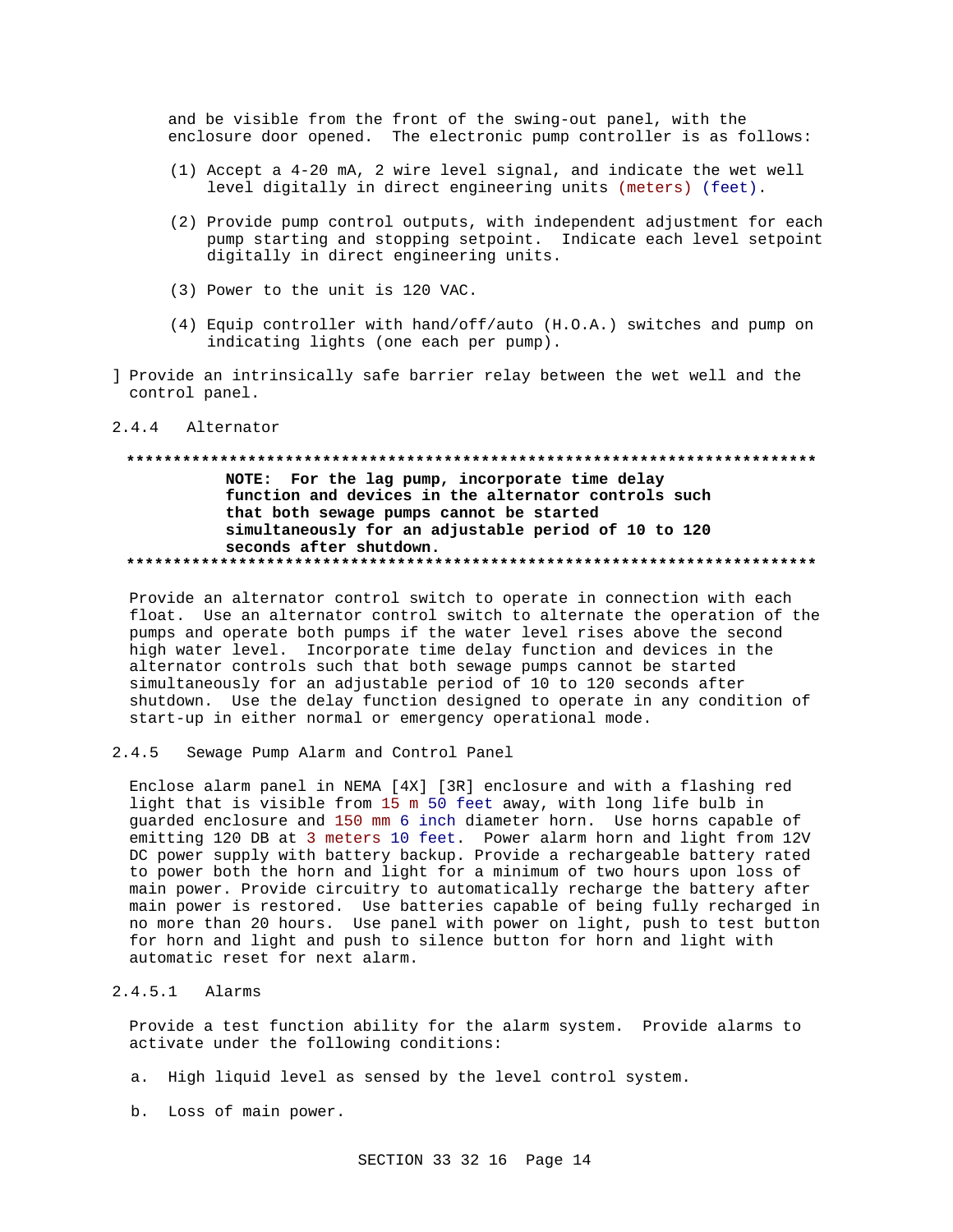- c. No flow light as sensed by limit switch on the check valve or as sensed by current sensors.
- d. Pump failure via temperature overload or motor heat sensor trip; provide motor high temperature light.
- e. Seal failure with indication light.

# **\*\*\*\*\*\*\*\*\*\*\*\*\*\*\*\*\*\*\*\*\*\*\*\*\*\*\*\*\*\*\*\*\*\*\*\*\*\*\*\*\*\*\*\*\*\*\*\*\*\*\*\*\*\*\*\*\*\*\*\*\*\*\*\*\*\*\*\*\*\*\*\*\*\* NOTE: Remote Alarm Monitoring Systems vary widely. Insert telemetry information consistent with facility requirements. \*\*\*\*\*\*\*\*\*\*\*\*\*\*\*\*\*\*\*\*\*\*\*\*\*\*\*\*\*\*\*\*\*\*\*\*\*\*\*\*\*\*\*\*\*\*\*\*\*\*\*\*\*\*\*\*\*\*\*\*\*\*\*\*\*\*\*\*\*\*\*\*\*\***

# 2.4.5.2 Circuit Breakers

- a. Provide an individual circuit breaker for each pump.
- b. Include a control circuit breaker and an alarm circuit breaker in the control panel.
- c. Allow for two additional spare 115V single phase 20A circuit breakers for local pole lighting and future spare.
- d. Provide circuit breakers in accordance with UL 489
- e. Conform to UL 67 for circuit breaker mounting.
- 2.4.5.3 Motor Starter and Overload Protection

Provide an International Electrotechnical Commission (IEC) rated motor starter and thermal overload protection located in the control panel for each pump. Include undervoltage release, manual reset buttons and hand-automatic selector switches.

- 2.4.5.4 Power Lugs
	- a. Size the incoming power lugs for the proper voltage, amperage, and horsepower for each pump station.
	- b. Include grounding lugs for the incoming power. Provide a dedicated grounding lug in the control panel for each pump.
	- c. Size ground lug and rod according to local and base electrical codes and install by a licensed electrician.
	- d. Use UL listed power lugs.
	- e. Conform to UL 67 for required power lug mounting.

# 2.4.5.5 Anti-Condensation Heater

- a. Provide an anti-condensation heater in the control panel that is sized based upon the size of the particular pump station's control panel size.
- b. Power the heater from the control voltage transformer for three phase pump motor units and from the incoming power for single phase pump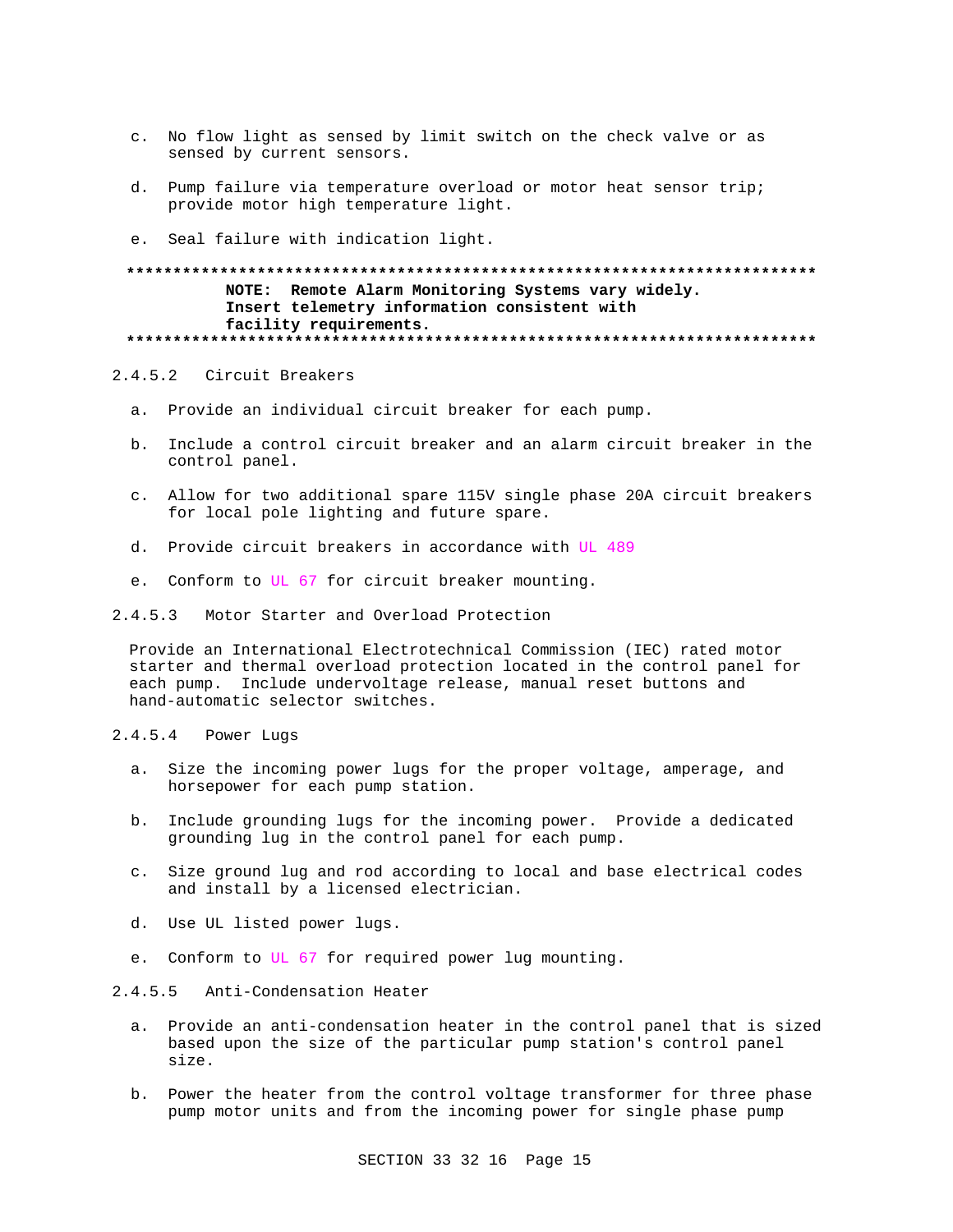motor units.

- c. Control the heater by a thermostat, coming on at 16 degree C 50 degree F and going off at 18 degree C 65 degree F.
- d. Clearly label panel directory for breakers.

 $2.4.5.6$ Trouble Light

Provide a fluorescent trouble shooting light in the panel that is hard-wired into an appropriately sized circuit breaker. It is acceptable for the light and one of the convenience outlets to share the same circuit breaker.

- 2.4.5.7 Convenience Outlets
	- a. Place two duplex convenience outlets in the control panel; utilize one for the battery charger. The battery receives power from the control voltage transformer via the alarm fuse.
	- b. Upsize the alarm fuse to 1 to 1.5 amps for the battery charger.
	- c. Provide each outlet with its own 20 amp 115/1/60 circuit breaker.

[2.4.5.8 Connection for Portable Generator

# NOTE: Delete this paragraph if a permanent, onsite generator is provided for the pump station.

Provide receptacle for connection for portable generator. Provide manual transfer switch for receptacle matching generator electrical power requirements.

#### $] 2.4.5.9$ Additional Requirements

- a. Provide elapsed time meter for each pump that measures run time in hours to 9999.9.
- b. Do not place junction boxes between pumps, control systems and control panels; provide conduit seals at all wet well penetrations. If this is unavoidable, use NEMA 7 construction.
- $2.4.6$ Electrical Requirements

Install labels to identify switches and controls. Provide internal wiring for components of packaged equipment as an integral part of the equipment. Provide power wiring and conduit for field installed equipment.

- $2.5$ WET WELL AND VALVE VAULT
- 2.5.1 Wet Well and Valve Vault

Provide a fiberglass reinforced polyester resin basin with integral valve vault precast concrete wet well; include a separate precast concrete valve vault. Provide a wet well and valve vault with inside diameters [as indicated][of [\_\_\_\_\_] mm [\_\_\_\_\_] inch] and to the depths indicated on the drawings.[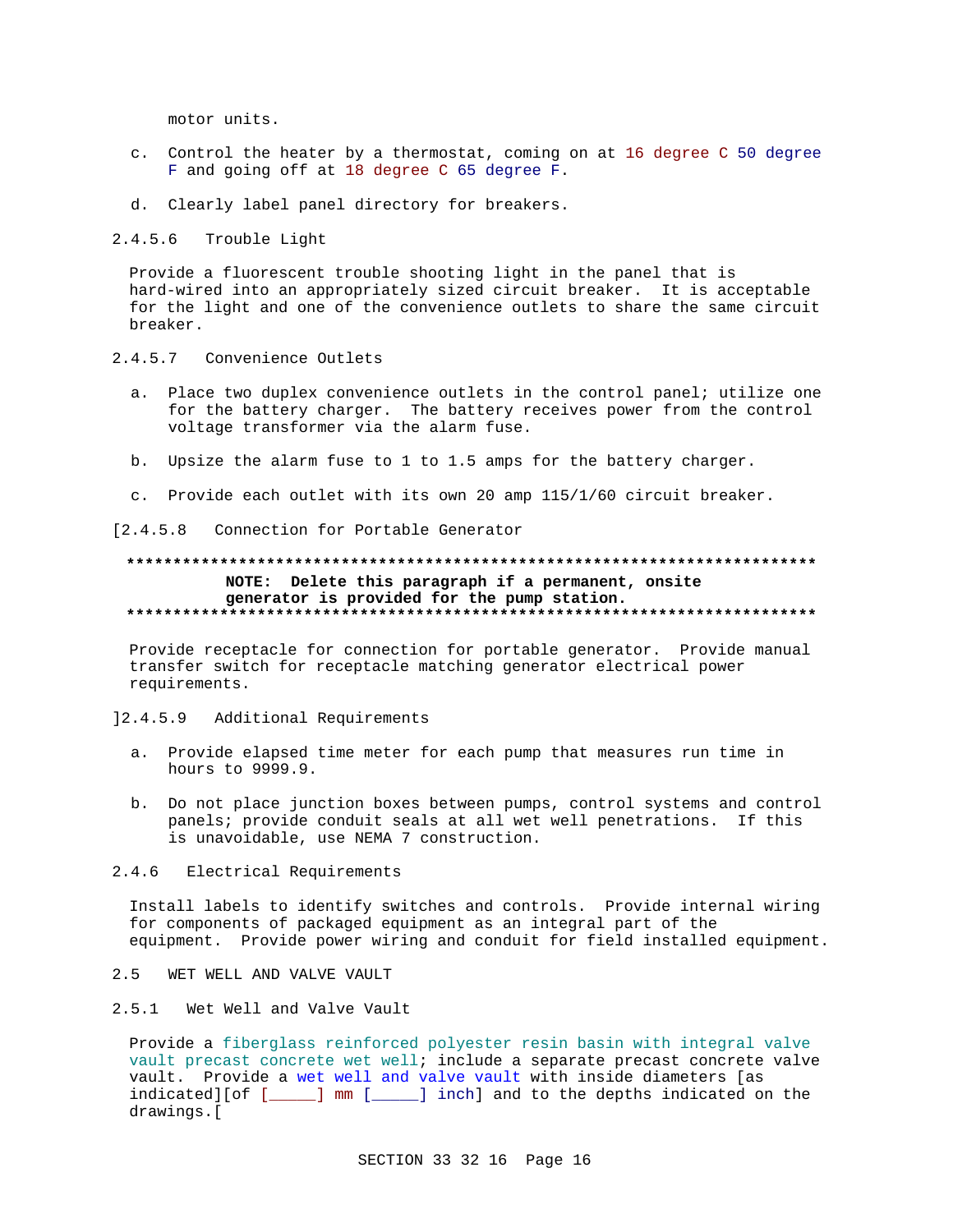Precast structures may be provided in lieu of cast-in-place structures.]

NOTE: Buoyancy calculations are required during design. Since design drawings typically only show one type of wet well, buoyancy calculations are required as a submittal to ensure submitted wet well basin incorporates manufacturer's recommended measures to prevent flotation. 

# 2.5.1.1 Fiberglass Basins

- a. Buoyancy Calculations: Submit buoyancy calculations sealed by a licensed professional engineer assuming seasonal high groundwater elevation at proposed finished grade. Prevent flotation in accordance with manufacturer's written instructions. Include manufacturer's written instructions with submitted calculations.
- b. Select Fiberglass Reinforced Polyester (FRP) wet well in accordance with ASTM D883 relating to plastics and ASTM D3753.
	- (1) Use commercial grade polyester resins evaluated as a laminate by test or determined by previous service to be acceptable for use in the wastewater environment.
	- (2) Use a commercial grade continuous strand fiberglass reinforcement material.
	- (3) Design FRP based on the following assumed conditions. Provide independent third party testing.

(a) Hydrostatic pressure of 305 kilogram-force/square meter 62.4 pounds/square foot with water at ground surface.

(b) Saturated soil weight of 1,922 kilogram/cubic meter 120 pounds/cubic foot.

(c) Soil modulus of 3,418 kilogram-force/square meter 700 pounds/square foot.

(d) Pipe stiffness values as specified in ASTM D3753.

(e) Provide FRP laminate with a surface hardness of 90 percent Barcol.

### $2.5.1.2$ Precast Concrete Structures

Submit manufacturer's data indicating percentage of recycled material content in packaged sewage lift stations to verify affirmative procurement compliance.

Fly ash is required as an admixture and is to conform to ASTM C618, Class [F][C]. Fly ash replacement of cement is not to exceed 20 percent (maximum one part fly ash to four parts cement) by weight.

# NOTE: Ground granulated blast furnace slag and fly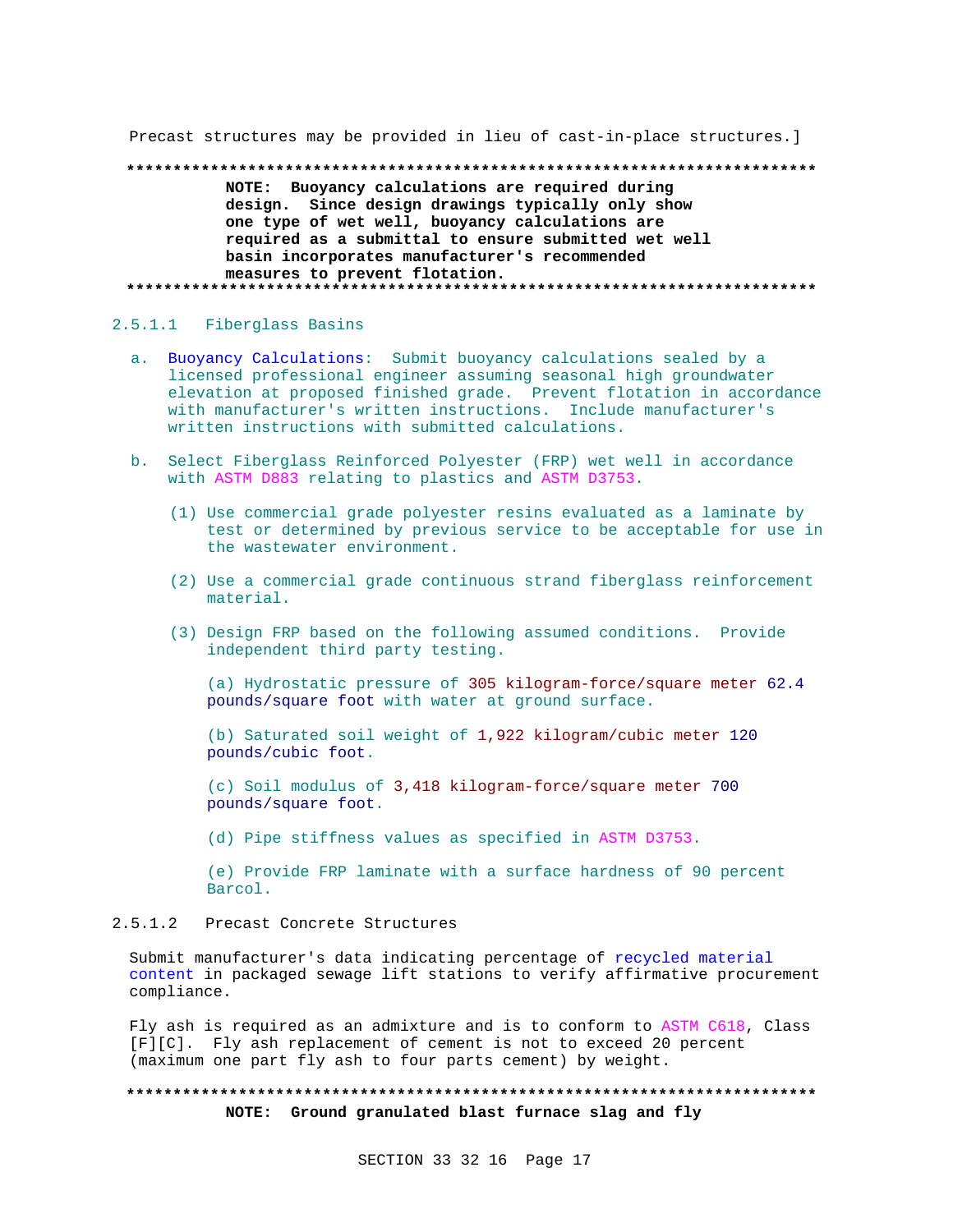**ash are materials listed in the EPA's Comprehensive Procurement Guidelines (CPG) (**http://www.epa.gov/cpg/**). If the Architect/Engineer determines that use of certain materials meeting the CPG content standards and guidelines would result in inadequate competition, do not meet quality/performance specifications, are available at an unreasonable price or are not available within a reasonable time frame, the Architect/Engineer may submit written justification and supporting documentation for not procuring designated items containing recovered material. Written justification may be submitted on a Request for Waiver Form to the NASA Environmental Program Manager for approval. The Request for Waiver Form is located in the NASA Procedures and Guidelines (NPG 8830.1) (**http://nodis3.gsfc.nasa.gov**). \*\*\*\*\*\*\*\*\*\*\*\*\*\*\*\*\*\*\*\*\*\*\*\*\*\*\*\*\*\*\*\*\*\*\*\*\*\*\*\*\*\*\*\*\*\*\*\*\*\*\*\*\*\*\*\*\*\*\*\*\*\*\*\*\*\*\*\*\*\*\*\*\*\***

Ground granulated blast furnace slag [is required] [used] as an admixture [and] is to conform to ASTM C989/C989M, Grade [120] with between 25 to 50 percent maximum cement replacement by weight. Submit certificate to verify EPA-CPG compliance.

- a. Buoyancy Calculations: Submit buoyancy calculations sealed by a licensed professional engineer assuming seasonal high groundwater elevation at proposed finished grade.
- b. Construct precast concrete structures in accordance with ASTM C478M ASTM C478, except as specified herein. Provide precast concrete structures with a compressive strength of 30 MPa 4000 psi at 28 days and an air entrainment of 6 percent, plus or minus 2 percent, and a minimum wall thickness of 125 mm 5 inches. ASTM A615/A615M reinforcing bars. ASTM C443MASTM C443, Type B gaskets for joint connections. Use monolithic base and first riser.

# 2.5.2 Access Hatch Covers

Provide [aluminum][\_\_\_\_\_] access hatch covers as indicated. Include lifting mechanism, automatic hold open arm, slam lock with handle, and flush lift handle with vinyl grip. Use automatic hold open arm that locks in the 90 degree position. Use cover that is 6 mm 1/4 inch diamond plate with 6 mm 1/4 inch channel frame and continuous anchor flange. Use access hatch cover capable of withstanding a live load of 1500 kg/sq. meter 300 lb/sq. ft. Provide stainless steel cylinder lock with two keys per lock. Key all the locks the same.

2.5.3 Wet Well Base Material

Provide crushed stone as indicated and specified in Section 31 00 00 EARTHWORK 31 23 00.00 20 EXCAVATION AND FILL.[ Provide a polyethylene vapor barrier as indicated and specified in Section 03 30 00 CAST-IN-PLACE CONCRETE.]

# 2.5.3.1 Ventilating Blower

Ensure blowers maintain air changes in accordance with[ NFPA 820][ every [5] [\_\_\_\_\_] minutes]. Mount a manual and automatic switch on the side of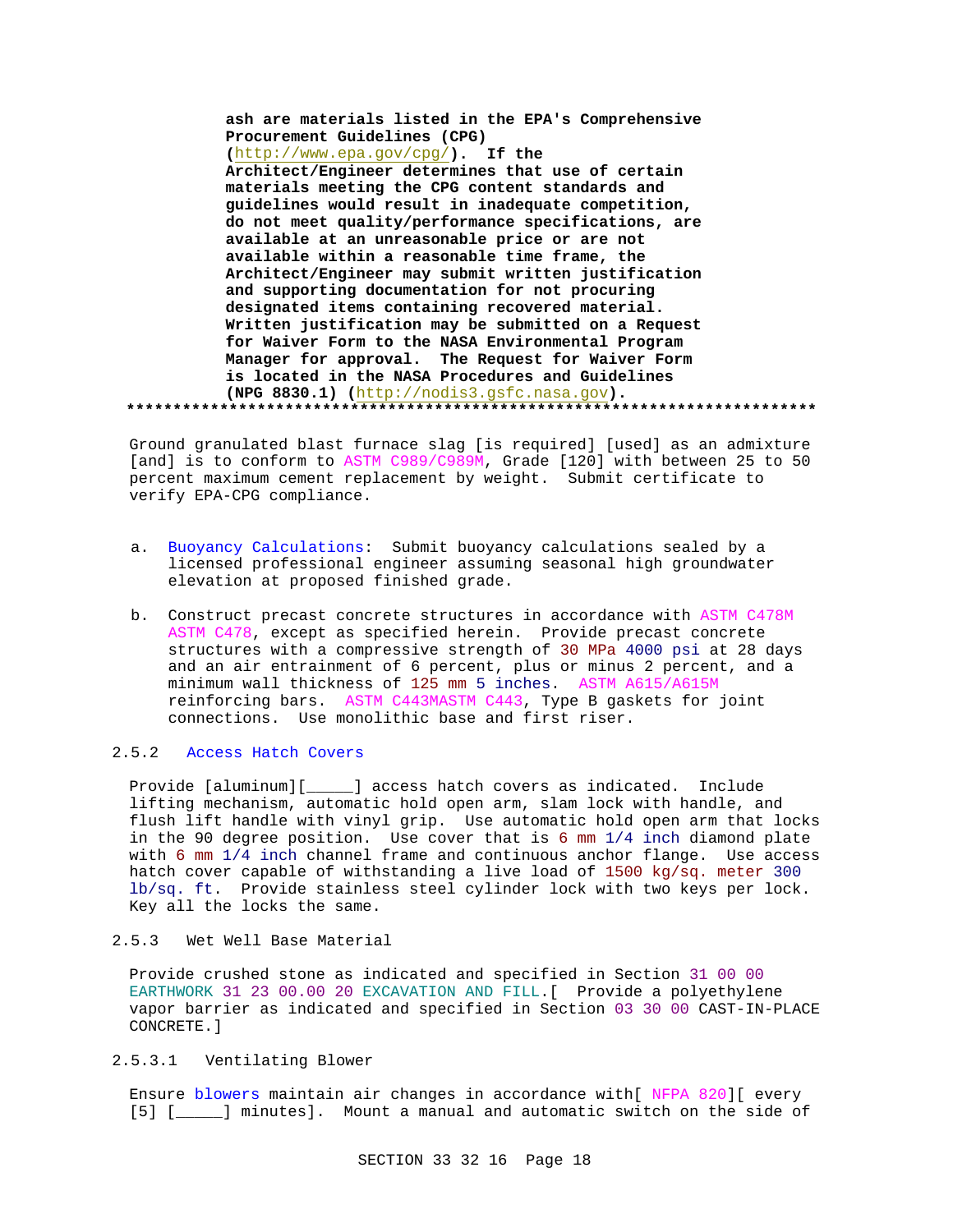the entrance tube for operation of the blower. Provide vent to atmosphere with covers and screens to prevent the entrance of rain, insects, and rodents. Automatically actuate blower upon opening the entrance tube cover, unless overridden by the manual control.

# 2.5.3.2 Dehumidifier

Furnish and install a packaged dehumidifier in accordance with lift station manufacturer's recommendations. Include in controls a humidistat and low-temperature cutout/discharge condensate to the wet well.

# 2.6 STATION PIPING

Provide pressure piping, emergency pump connection, air release valves, and related accessories for force main piping outside the sewage wet well and valve vault in accordance with Section 33 30 00 SANITARY SEWERAGE.

# 2.6.1 Ductile-Iron Pressure Pipe and Associated Fittings

Conform to AWWA C151/A21.51, Pressure Class 350.

# 2.6.1.1 Flanged Pipe

Conform to AWWA C115/A21.15, ductile iron.

# 2.6.1.2 Fittings

AWWA C110/A21.10, flanged. Provide flanged joint fittings within wet well and valve vault as indicated. Provide mechanical joint fittings outside valve vault enclosure as indicated. Use fittings with pressure rating at least equivalent to that of the pipe.

# 2.6.1.3 Joints

AWWA C115/A21.15 for flanged joints. Use bolts, nuts, and gaskets for flanged connections recommended in the Appendix to AWWA C115/A21.15. Provide ductile iron flange for setscrewed flanges in accordance with ASTM A536, Grade 70-50-05 or 60-42-10, and meeting the applicable requirements of ASME B16.1, Class 125. Use 1310 MPa 190,000 psi tensile strength, heat treated, and zinc-coated steel setscrews for setscrewed flanges. Conform to the applicable requirements for mechanical-joint gaskets specified in AWWA C111/A21.11 for setscrewed flange gaskets. Use setscrewed gasket designed to provide for confinement and compression of gasket when joint to adjoining flange is made.

- 2.6.2 PVC Plastic Pressure Pipe and Associated Fittings
- 2.6.2.1 Pipe and Fittings Less Than 100 mm 4 inch Diameter

Use pipe, couplings and fittings manufactured of materials conforming to ASTM D1784, Class 12454-B.

a. Screw-Joint: Follow dimensional requirements of ASTM D1785 Schedule 80 pipe, with joints meeting requirements of 1.03 MPa 150 psi working pressure, 1.38 MPa 200 psi hydrostatic test pressure, unless otherwise shown or specified. Follow ASTM D2464 and ASME B1.20.1 for use with Schedule 80 threaded pipe and fittings. Test pipe couplings when used, as required by ASTM D2464.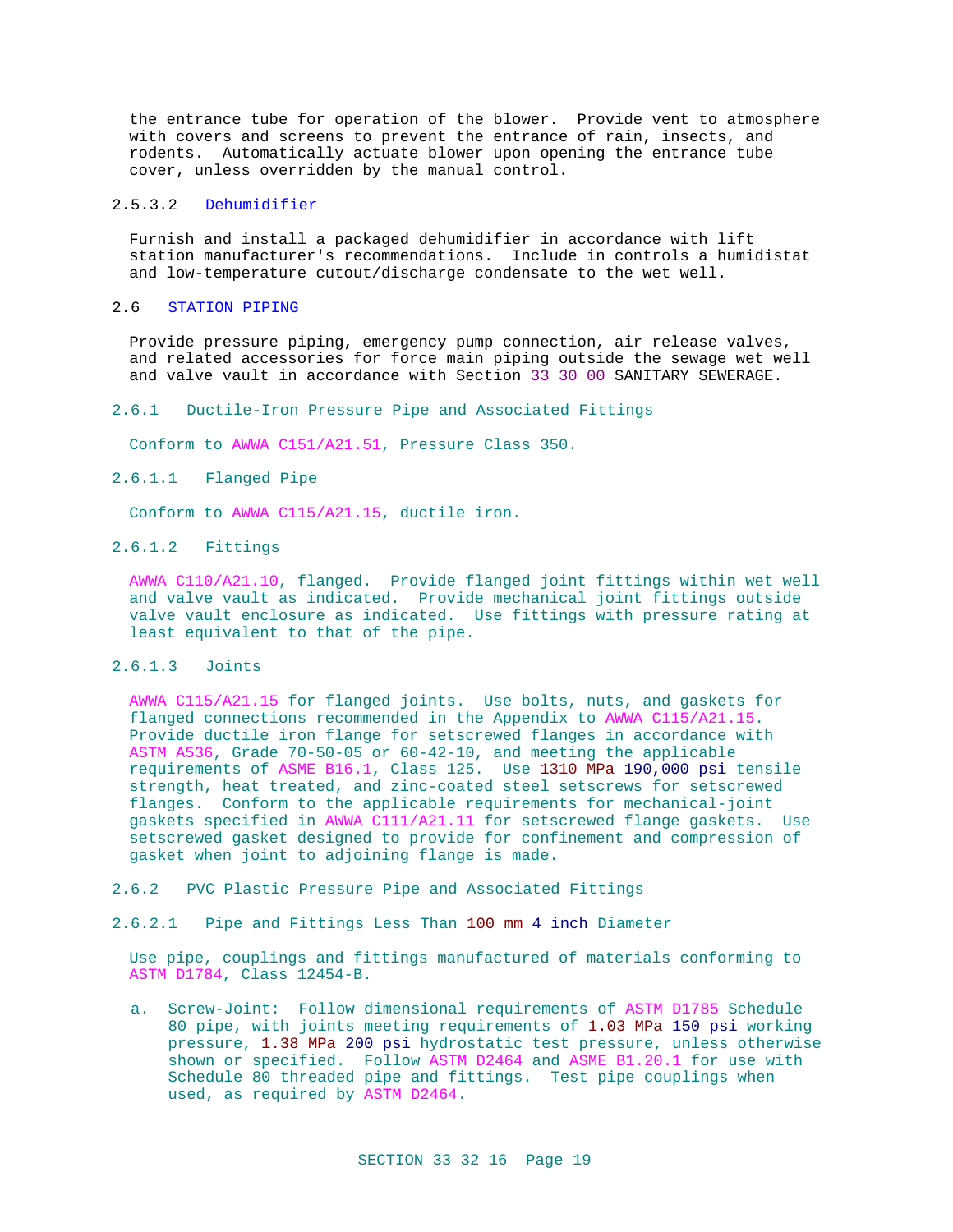- b. Push-On Joint: ASTM D3139, with ASTM F477 gaskets. Fittings for push-on joints: AWWA C110/A21.10 or AWWA C111/A21.11. Iron fittings and specials: cement-mortar lined (standard thickness) in accordance with AWWA C104/A21.4.
- c. Solvent Cement Joint: Use pipe that matches the dimensional requirements of ASTM D1785 or ASTM D2241 with joints meeting the requirements of 1.03 MPa 150 psi working pressure and 1.38 MPa 200 psi hydrostatic test pressure. Use fittings for solvent cement jointing that match the requirements of ASTM D2466 or ASTM D2467.

# 2.6.3 Insulating Joints

Provide between pipes of dissimilar metals a rubber gasket or other approved type of insulating joint or dielectric coupling to effectively prevent metal-to-metal contact between adjacent sections of piping.

# 2.6.4 Accessories

Provide flanges, connecting pieces, transition glands, transition sleeves, and other adapters as required.

# 2.6.5 Flexible Flanged Coupling

Provide flexible flanged couplings applicable for sewage as indicated. Use flexible flanged coupling designed for a working pressure of 2.41 MPa 350 psi.

- 2.7 VALVES AND OTHER PIPING ACCESSORIES
- 2.7.1 Isolation Gate Valves in Valve Vault

Conform to AWWA C500 for gate valves with outside-screw-and-yoke rising-stem type with double disc gates and flanged ends. Conform to AWWA C509 for valves with outside-screw-and-yoke rising-stem type with flanged ends. Provide valves that open by counterclockwise rotation of the valve stem. [Bolt and construct stuffing boxes to permit easy removal of parts for repair of gate valves.] Use valves from one manufacturer.

# 2.7.1.1 Valves Larger Than 50mm 2 Inches

- [ Resilient seat gate valves conforming to AWWA C509 with non-rising stems and flanged ends.
- ][Resilient seat eccentric plug valves conforming to AWWA C517 with operating handle and flanged ends.

]2.7.1.2 Valves 50mm 2 Inches and Smaller

- [ Gate valves conforming to MSS SP-80 with non-rising stems and threaded ends.
- ][Ball valves with PTFE seats and seals, brass body and end cups, chrome plated brass ball and screwed ends.
- ]2.7.2 Check Valves Less Than 100 mm 4 inch Diameter

Neoprene ball check valve with integral hydraulic sealing flange, designed for a hydraulic working pressure of 1.21 MPa 175 psi.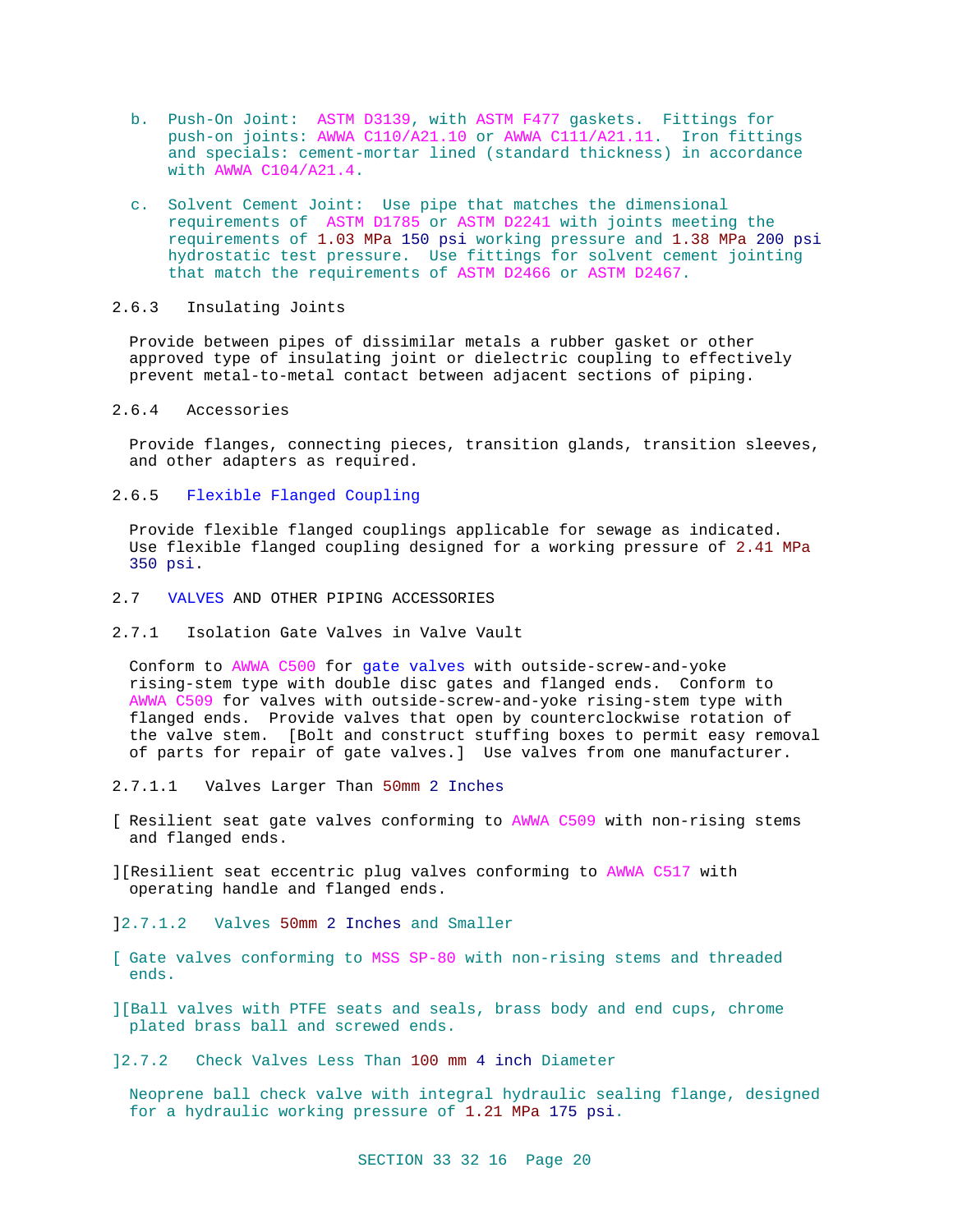## 2.7.3 Check Valves 100 mm 4 inch and Larger Diameter

Provide nonclogging swing check valve rated for not less than 1210 kPa 175 psig working pressure capable of passing 76-mm 3-inch diameter solids. Match cast iron to ASTM A126 and flanged ends to AWWA C110/A21.10 Buna-N disc and integral seat.

Provide a positive horizontal, swing check type check valves. Provide valves that permit a free flow of sewage forward and a positive check against backflow. Provide iron body valves with a removable cover for inspection and removal of the gate assembly. Provide [bronze][\_\_\_\_\_] gate, gate seats, shaft, studs, and nuts.

## 2.7.4 Identification Tags and Plates

Provide the manufacturer's name or trademark on a corrosion-resistant identification plate or cast integrally, stamped, or otherwise permanently marked in a conspicuous place on each item of equipment. Include on the pump identification plate the pump capacity in liter per minute gpm, pump head in meter feet and speed of rotation. Cast on the body of the pump the direction of rotation.

# 2.7.5 Pipe Support

Use pipe support schedule 40 galvanized steel piping matching ASTM A53/A53M. Provide either ASME B16.3 or ASME B16.11 galvanized threaded fittings.

2.7.6 Miscellaneous Metals

Use stainless steel bolts, nuts, washers, anchors, and supports for installation of equipment.

2.7.7 Quick Disconnect System with Hydraulic Sealing Flange and Rail System

Use quick disconnect system consisting of a steel base plate for supporting the pumps, a hydraulic sealing flange, pump guide rails and the discharge pipe supports. Provide stainless steel guide rails, brackets and lifting chain for raising and lowering the pump in the basin. Build guides onto pump housing to fit the guide post to assure perfect alignment between pump and guide rails.

2.7.8 Wet Well Vent

Provide a [flanged ductile iron pipe and bend, conforming to AWWA C115/A21.15] [galvanized steel pipe and bend, conforming to ASTM A53/A53M] with insect screening.

2.8 EXCAVATION, TRENCHING, AND BACKFILLING

Provide in accordance with Section [31 00 00 EARTHWORK][31 23 00.00 20 EXCAVATION AND FILL], except as specified herein.

- PART 3 EXECUTION
- 3.1 INSTALLATION

Provide pump station in accordance with drawings and requirements of the respective equipment manufacturers. Dampen and isolate equipment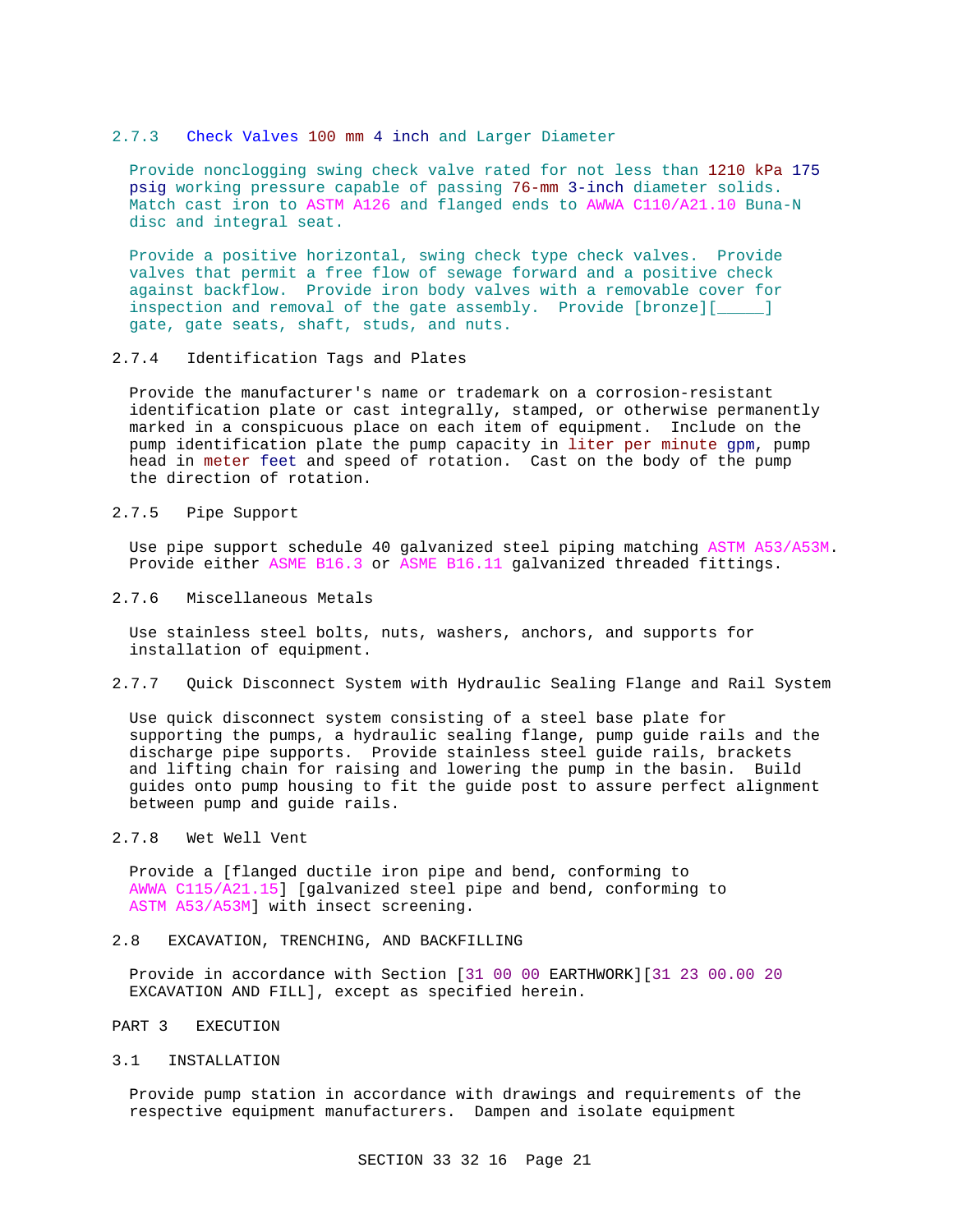vibration.

# 3.1.1 Equipment Installation

Install equipment in accordance with these specifications and the manufacturer's installation instructions. Grout equipment mounted on concrete foundations before installing piping. Install piping to avoid imposing stress on equipment. Match flanges before securing bolts.

# 3.1.2 Installation of Ductile-Iron Pressure Pipe and Fittings

Unless otherwise specified, install pipe and fittings in accordance with the paragraph GENERAL REQUIREMENTS FOR INSTALLATION OF PIPELINES of Section 33 30 00 SANITARY SEWERAGE, and with the requirements of AWWA C600 for pipe installation, joint assembly, and valve-and-fitting installation.

Make flanged joint with gaskets, bolts, and nuts specified for this type joint. Make flanged joints tight, avoid strain on flanges, fittings, and other accessories. Align bolt holes for each flanged joint. Use bolts sized for the bolt holes; use of undersized bolts is not permitted. Do not allow adjoining flange faces to be out of parallel to such degree that the flanged joint cannot be made watertight without overstraining the flange.

3.1.3 Installation of PVC Plastic Pressure Pipe and Fittings

Unless otherwise specified, install pipe and fittings in accordance with the paragraph GENERAL REQUIREMENTS FOR INSTALLATION OF PIPELINES of Section 33 30 00 SANITARY SEWERAGE, with the recommendations for pipe joint assembly and appurtenance installation in AWWA M23, "Installation."

3.1.3.1 Pipe Less than 100 mm 4 Inch Diameter:

- a. Make threaded joints by wrapping the male threads with joint tape or by applying an approved thread lubricant, then threading the joining members together. Tighten joints with strap wrenches that will not damage the pipe and fittings. Do not tighten joint more than 2 threads past hand-tight.
- b. Push-On Joints: Bevel ends of pipe for push-on joints to facilitate assembly. Mark pipe to indicate when the pipe is fully seated. Lubricate gasket to prevent displacement. Ensure that the gasket remains in position in the bell or coupling while making the joint.
- c. Solvent-weld joints: Comply with the manufacturer's instructions.
- 3.1.4 Valves

Make and assemble joints to gate valves and check valves as specified for making and assembling the same type joints between pipe and fittings.

Install valves in accordance with manufacturer's installation instructions. Install gate valves as described in AWWA C500, AWWA C509, and AWWA C515 and with AWWA C600 for valve-and-fitting installation and with the recommendations of the Appendix ("Installation, Operation, and Maintenance of Gate Valves") to AWWA C500.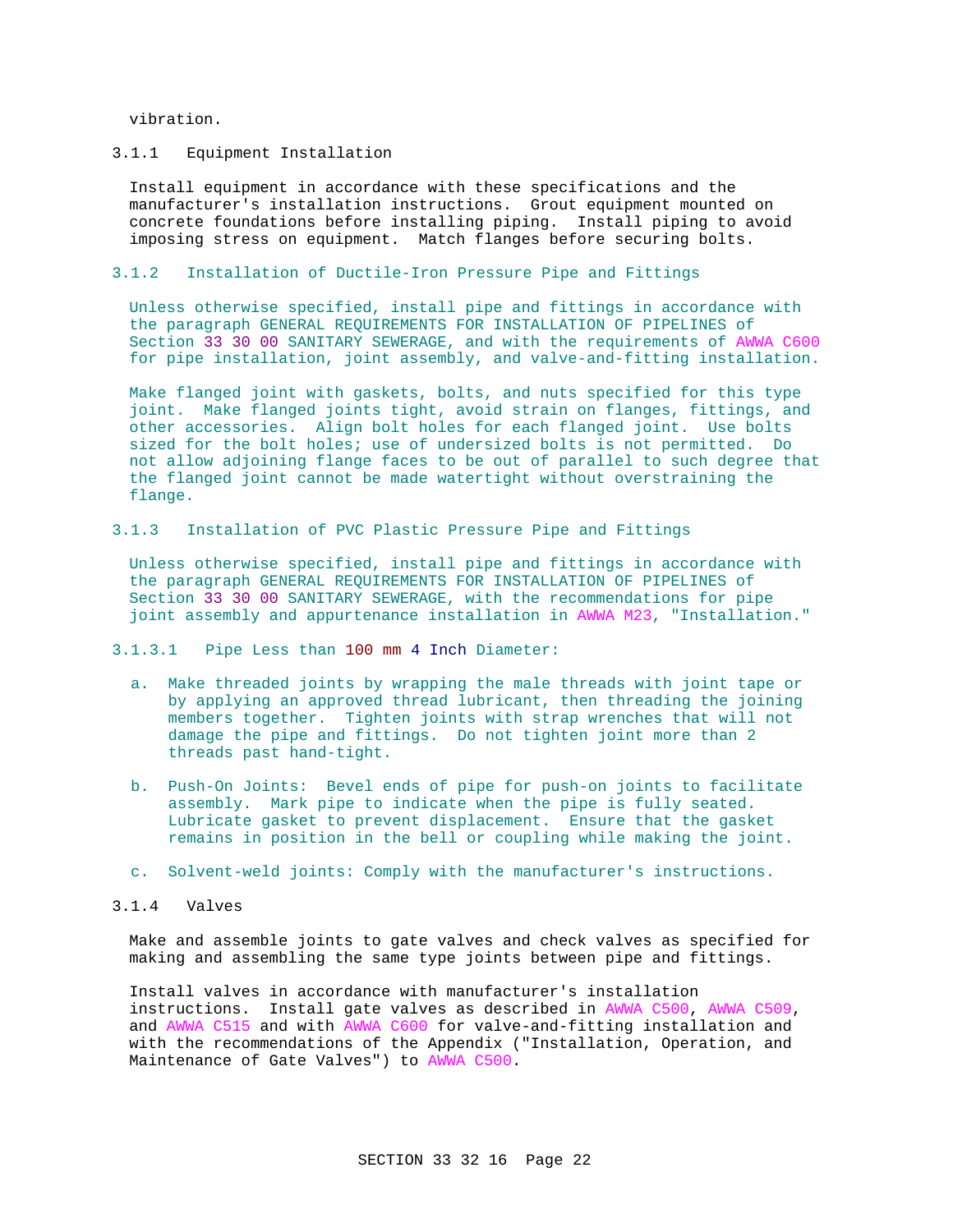# 3.1.5 Miscellaneous

Attach a plactic laminated final as-built controls drawing to the inside of the front door. Include a list of all legends. Identify the pump nameplate data on the drawing and on the as-built plans.

Permanently mark all component parts in the control panel and identified as they are indicated on the drawing. Mark on the back plate adjacent to the component. Identify all control conductors with wire markers at each end as close as practical to the end of conductor.

# 3.2 FIELD QUALITY CONTROL

Provide appliances, materials, water, and equipment for testing, [except that water and electric power needed for field tests will be provided as set forth in Division 01] [and bear full expenses in connection with the testing]. Conduct testing after equipment, electrical services, and piping are installed, and the pump station is ready for operation. Correct defects discovered to the satisfaction of the Contracting Officer, and tests repeated, at no expense to the Government, until the equipment functions as intended and designed.

# 3.2.1 Testing Procedure

Perform a pump test, [pressure sensor test][float test]. Submit the test results to the Contracting Officer.

Test all panels to the power requirements as shown on the plans to assure proper component operation. Activate each control function to check for proper operation and indication.

# 3.2.2 Field Representative

A representative of the pump manufacturer is to direct the startup of the station and instruct representatives of the Government in startup and operation procedures.

# 3.3 CLOSEOUT ACTIVITIES

# 3.3.1 Operation and Maintenance

Submit operation and maintenance manuals in accordance with Section 01 78 23 OPERATION AND MAINTENANCE DATA for package lift stations, including Equipment Description, Assembly and Installation Procedures, Adjustment and Alignment, Checkout Procedures, Procedures of Operation and Troubleshooting. Include preventative maintenance and inspection procedures for package lift stations. Include in procedures the frequency of preventative maintenance, inspection, adjustment, lubrication, and cleaning necessary to minimize corrective maintenance and repair.

Supply special tools that are required for maintenance and testing of the package lift stations.

Submit spare parts data, including a complete list of parts and supplies with current unit prices and source of supply. List parts and supplies that are either normally furnished at no extra cost with the purchase of equipment, or specified to be furnished as a part of the contract, and